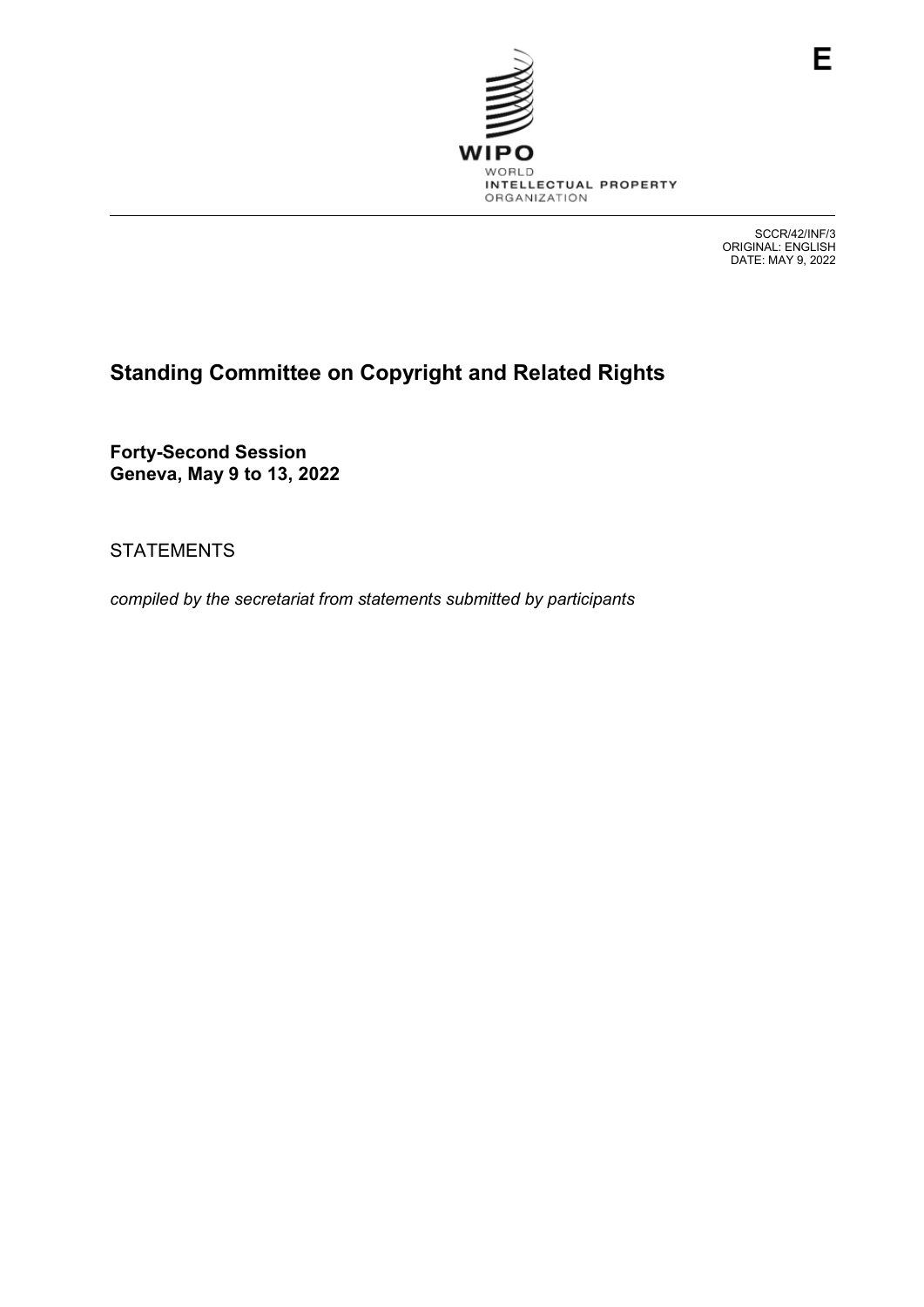# **GENERAL STATEMENTS/ STATEMENTS ON MULTIPLE TOPICS**

The Delegation of Trinidad and Tobago. Thank you, Chair. Chair, we wish to congratulate you and the Vice-Chairs on your election and commend you all on your commitment to stewarding the work of this Committee. In supporting the statement made earlier today by the Dominican Republic on behalf of GRULAC, Trinidad and Tobago's delegation applauds the tireless work of the SCCR. Allow me to speak on this particular agenda item, but also on some other items that will be addressed later in this Session. First, we note the latest developments relating to the Revised Draft Text for the WIPO Broadcasting Organizations Treaty. We are expectant that the discussions on this Revised Draft will bear fruit on the outstanding issues. The Telecommunications Authority of Trinidad and Tobago has indicated their full support for advancing discussions on the Revised Draft text. Broadly speaking, Chair, we applaud the focus of the SCCR as it relates to the protection of broadcasting organizations, limitations and exceptions for libraries and archives, and limitations and exceptions for educational and research institutions and for persons with other disabilities. Chair, we are pleased to announce that an MOU has been finalized and duly executed between the National Library and Information Systems Authority of Trinidad and Tobago ("NALIS") and the Accessible Books Consortium ("ABC") of WIPO. This MOU will facilitate access by NALIS, as the authorized entity under the Copyright Act of Trinidad and Tobago, to the ABC's large library of accessible format copies of works for beneficiary persons in Trinidad and Tobago in pursuance of the Marrakesh Treaty. We wish to thank WIPO for its continued support in making this a reality for beneficiary persons around the world. We also see great value in the initiative related to the Copyrightrelated Impacts of the COVID-19 Pandemic on Educational, Research and Cultural Heritage Institutions and the People they Serve. We express our gratitude and congratulations on the success of yesterday's information session. We also take this opportunity to highlight the valuable contribution to the round table discussion yesterday afternoon by our representative from the Trinidad and Tobago based Campus of the University of the West Indies, and the particular perspectives provided in respect of various Caribbean institutions. Finally, Chair, of particular interest to Trinidad and Tobago is the discussion on Copyright in the digital environment relating to music, and the opportunity to interact with some of the study authors on possible next steps. In addition, we keenly anticipate the various discussions on the Resale Right, the Protection of Theatre Directors' Rights, and the Proposal for a Study Focused on the Public Lending Right.

The Program on Information Justice and Intellectual Property (PIJIP). The Program on Information Justice and Intellectual Property provides the following comments and information related to the agenda items being considered at the  $42<sup>nd</sup>$  session of the WIPO Standing Committee on Copyright and Related Rights. We include with this submission a copy of our latest article -- Flynn, Sean; Schirru, Luca; Palmedo, Michael; and Izquierdo, Andrés. "Research Exceptions in Comparative Copyright." (2022) PIJIP/TLS Research Paper Series no. 75. <https://digitalcommons.wcl.american.edu/research/75>This Article categorizes the world's copyright laws according to the degree to which they provide exceptions to copyright exclusivity for research uses. We classify countries based on the degree to which they have a research exception in their law that is sufficiently open to be able to permit reproduction and communications of copyrighted work needed for academic (i.e. non-commercial) text and data mining (TDM) research. We show that nearly every copyright law has at least one exception that promotes uses for research purposes. We find six different approaches to the provision of research exceptions that implicate application to TDM. Notably, not all recent exceptions passed specifically to enable TDM receive the most open ranking in our typology. And a significant number of countries, marked red in our maps, do not provide a research exception or limit uses only to quotations. This report may be useful in helping countries find models for domestic copyright reform as well for consideration of guidelines or norms for harmonization between countries. At SCCR 41, the Africa Group and a number of countries requested that the next steps on the Broadcast Treaty focus on the limitations and exceptions provision. A core goal of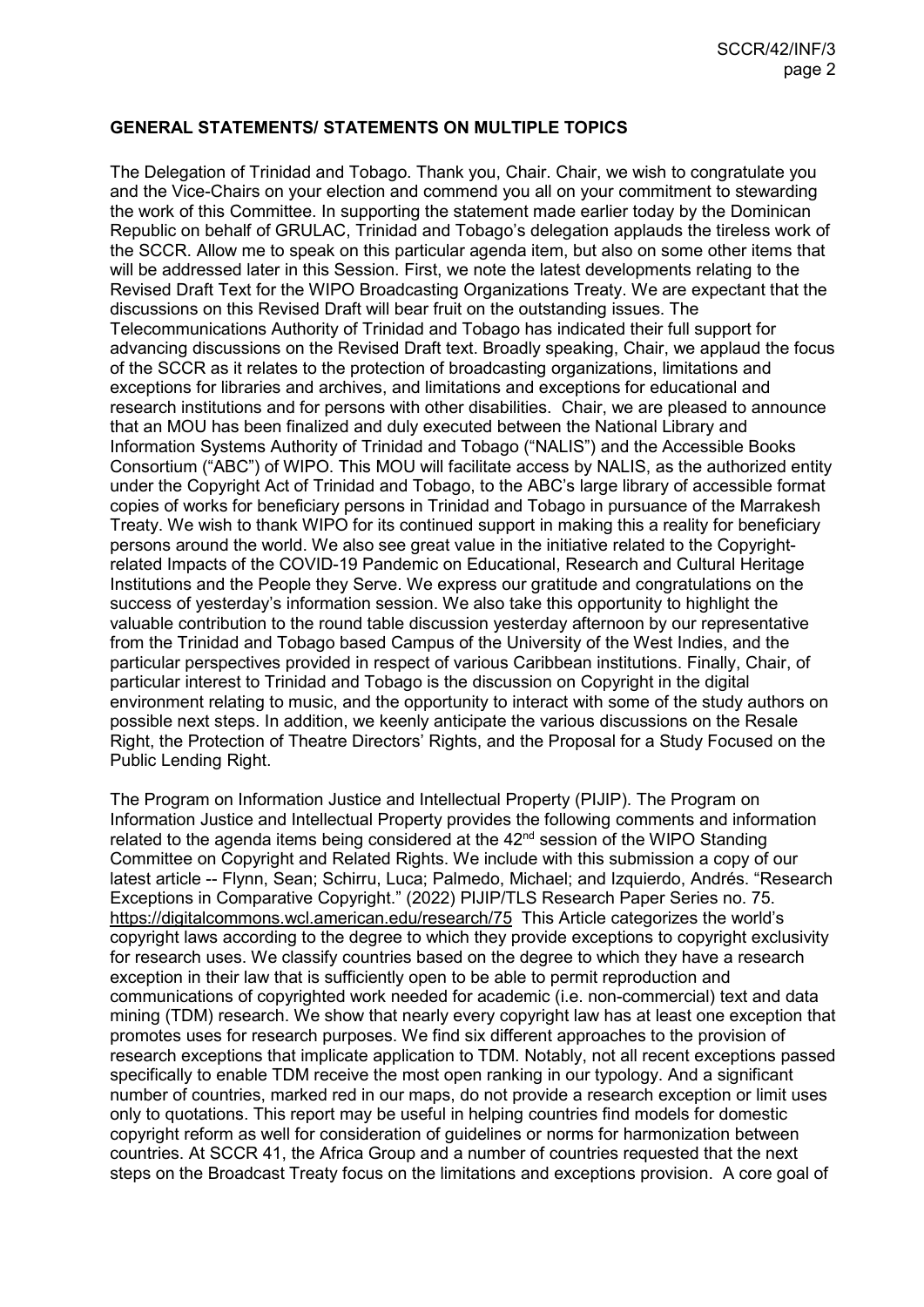WIPO copyright and related rights treaties includes to achieve a balance of exclusive rights and exceptions to "serve the larger public interest, particularly education, research and access to information." (WCT Preamble). A special attention to limitations and exceptions needed to protect development-oriented policies and a rich public domain is called for in the Development Agenda Recommendations 17, 19 and 22. Exceptions to broadcast rights are essential for the priorities identified in the limitations and exceptions agenda, including for digital preservation, and online and cross border education and research. The current limitations and exceptions provision in the Chair's Consolidated Draft of the Broadcast Treaty is deficient. The Chairs' Text allows exceptions to broadcast rights only for matters reflected in a country's copyright law. The Rome Convention explicitly authorizes exceptions beyond those contained in copyright. The Broadcast proposal also fails to include the Rome Convention's explicit authorization of special exceptions for "ephemeral fixation by a broadcasting organisation by means of its own facilities and for its own broadcasts," and of "compulsory licenses … to the extent to which they are compatible with this Convention." The Broadcast Treaty presents an opportunity to improve the Rome Convention's limitations and exceptions provision, including with lessons learned from the Action Plan on Limitations and Exceptions. First, it could solve the problem of broadcast rights blocking uses permitted by copyright by requiring that exceptions for copyright extend to broadcast rights, including for quotation, news of the day, and providing accessible formats for people with visual impairments. Second, it could expressly require exceptions to exclusive rights in broadcast for the priorities of the Action Plans, i.e. for preservation, online uses, and cross border uses for libraries, archives, museums, education, research and to provide access to people with disabilities. See CIVIL SOCIETY GROUPS CRITICIZE WIPO BROADCAST TREATY LIMITATIONS AND EXCEPTIONS (Oct 15, 2019)<http://infojustice.org/archives/41653> Significant time during any intercessional work should be devoted to the limitations and exceptions provision for the Broadcast Treaty. The African Group proposal appears to be a good faith and rigorous effort to find a way forward for the next steps of the Agenda that can take advantage of emerging consensus positions and define a process that once could imagine progress arriving from. Para 1. The focus of the work plan on education and research — not just institutions — is consistent with the studies and work of the SCCR. Daniel Seng's study and the Africa Group's 2011 proposal addressed exceptions for private study — not only through institutions. The word "instruments" does not mean only a binding instrument. The instrument could guide the implementation of best practices. For example, a join resolution or other document could advise countries on best practices and clarify the international framework. Para 2. One of the key innovations of the work plan is that it explicitly follows the priorities set by the 2019 action plans. See ANALYSIS OF WIPO SCCR DRAFT REPORT ON REGIONAL SEMINARS AND INTERNATIONAL CONFERENCE ON LIMITATIONS AND EXCEPTIONS (SCCR/40/2) [http://infojustice.org/archives/43234.](http://infojustice.org/archives/43234) Para 3. Since the Action Plans, the EU adopted the Directive on Copyright in the Digital Single Market (2019) which includes a unique provision enabling cross border educational instruction. An information session at the next SCCR could review the EU and other models for enabling critical cross border uses of works for education and other purposes. Regional groups could be asked to propose one or more experts from their regions to address cross border use issues and international models to address them. Para 4. Other Committees, most prominently the Intergovernmental Committee (IGC) on Traditional Knowledge, Genetic Resources and Traditional Cultural Expressions, have adopted innovative methods to advance conversations between official meetings. It is notable that the proposal references the transparency and inclusiveness provisions of the Development Agenda #44. Para 5. The convening of information sessions falls within the area of consensus that all SCCR members have supported. PIJIP will present a study on research exceptions for TDM at a SCCR 42 side event. Para 6. Member states have expressed support for work of the Secretariat on tool kits or other guidance to member states. This paragraph notes that guidance should be based on "the work completed to date," such as the existing studies on Limitations and Exceptions. Tool Kits and guidance could also be developed in response to new studies conducted under Paragraph 5.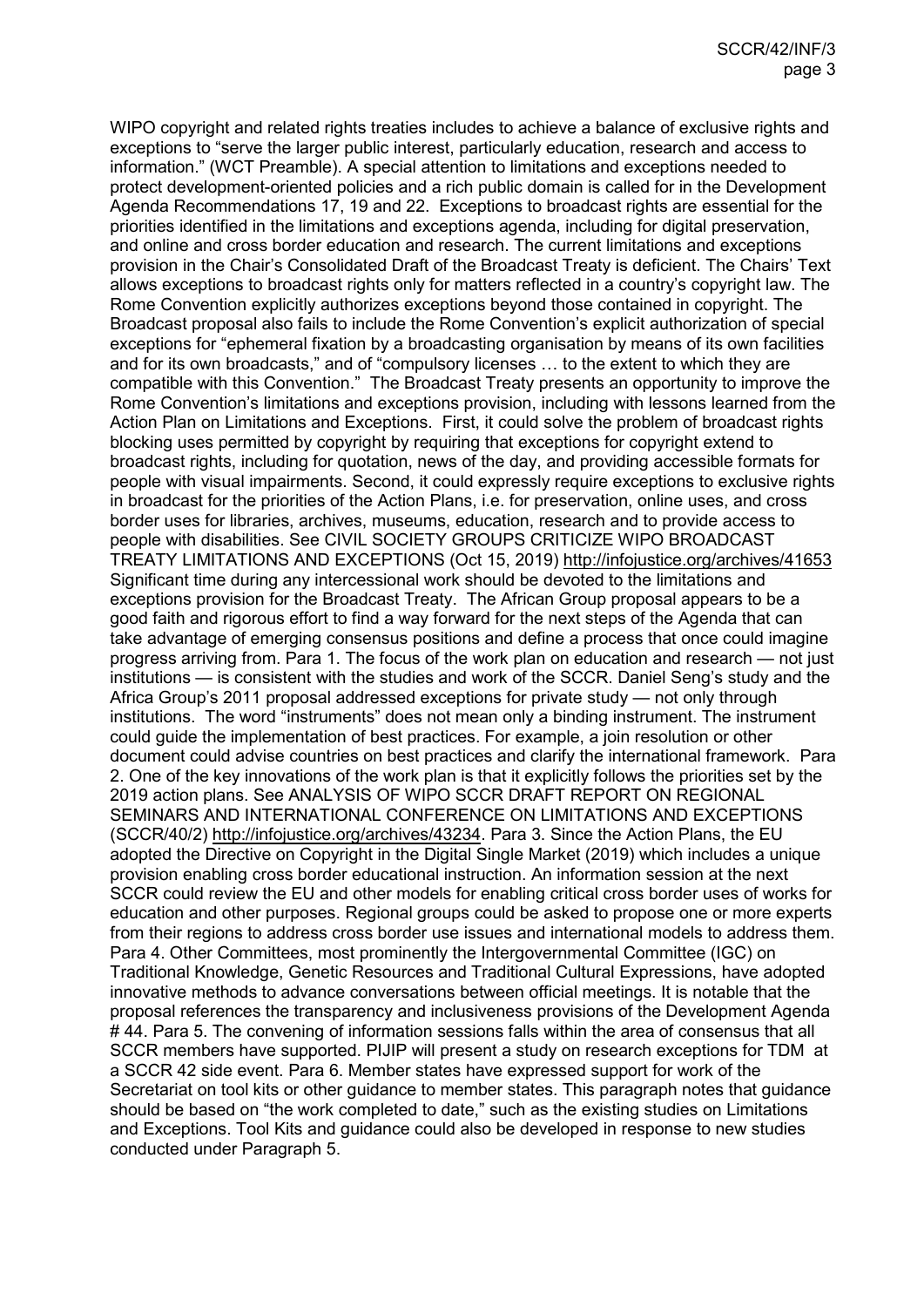The International Authors Forum (IAF). The International Authors Forum (IAF) represents authors from the text, screenwriting and visual arts sectors and their interests in copyright. Its members are over 70 organisations representing well over 700,000 authors worldwide. IAF campaigns for authors in a variety of areas including fair contracts, remuneration rights and copyright issues. Article 27 of the Universal Declaration of Human Rights states that 'everyone has the right freely to participate in the cultural life of the community, to enjoy the arts and to share in scientific advancement and its benefits'. Therefore, the ability of professional authors everywhere to make a living is vital if this participation in culture is to proliferate across the world. Article 27 further states that everyone 'has the right to the protection of the moral and material interests resulting from any scientific, literary or artistic production of which he [or she] is the author'. Ultimately, it is authors' works is being considered in the matters discussed at the World Intellectual Property Organization (WIPO). There are individual authors whose rights are involved in all countries. Those rights must be given primary consideration to ensure the continued creation of the culture we value today. Authors must be rewarded for their contribution to society and maintain rights to control how their work is used. In recent years, we have seen significant pressure to devalue copyright and the mechanisms by which authors are remunerated for their work. This has been argued on the basis that the author will be somehow rewarded otherwise, having gone unpaid for their work. Such measures are also proposed simply as an easy cost to cut without consideration for the consequences of not compensating the author. This comes when multiple studies and surveys from around the world have found that the earnings of authors are in significant decline. It is more important than ever that we recognise the impact these policies can have on authors and a nation's culture and find ways to ensure that the work of WIPO helps authors share in the global growth of creative industries in the digital age. Authors around the world play an essential role in ensuring the prosperity of their societies. This makes it imperative that they have a conducive environment in which to work, are valued for their diverse creations, retain the right to make a decent living from their work, and are supported by a robust copyright framework. Yet, numerous studies and surveys from developed countries across the world have found that the earnings of authors are in significant decline, despite international growth in the creative industries that make use of their works. There is an urgent need for a better understanding of the issues authors worldwide currently face when it comes to earning a creative living. In many countries, authors have seen an overall decline in their earnings in recent years. It is hoped that opportunities can be taken to reverse the decline in authors' incomes and better remuneration rights can be established that ensure authors' earnings reflect the way their work is enjoyed. Potential measures for this include rights such as the Public Lending Right (PLR), Artist's Resale Right, also known as droit de suite, and a remuneration rights for online uses of work. Understanding the issue of authors' earnings will be an ongoing challenge, in many countries there are no in-depth studies on authors' earnings, and far more can be done to understand the international situation of the author. As the COVID-19 pandemic has an ongoing effect around the world there will be even more challenges to contend with. We hope the IAF study on authors' earnings will help to illustrate the need for action to ensure authors in every country can sustainably create and contribute to diverse cultures around the world. The IAF report, *Creating a Living*: *challenges for authors' incomes*, is available in [English,](https://www.internationalauthors.org/wp-content/uploads/2020/11/Creating-a-Living.pdf) [French](https://www.internationalauthors.org/wp-content/uploads/2020/11/Vivre-de-la-Cr%C3%A9ation.pdf) and [Spanish.](https://www.internationalauthors.org/wp-content/uploads/2020/11/La-Creatividad-Como-Medio-de-Vida.pdf) In the face of the COVID-19 pandemic authors earnings have struggled significantly through a huge range of opportunities to work, while society has continued to rely on the content that they have created. At this time it is more important than ever to consider ways to support creators around the world, it is good to see that this is being considered in areas such as Resale Right and Public Lending Right, which can both be important measures to reward and support the development of creators around the world. We hope that in these areas there will be a positive consideration given the unique position and opportunity of WIPO and this Committee to enable information finding and sharing on these subjects to better equip national governments.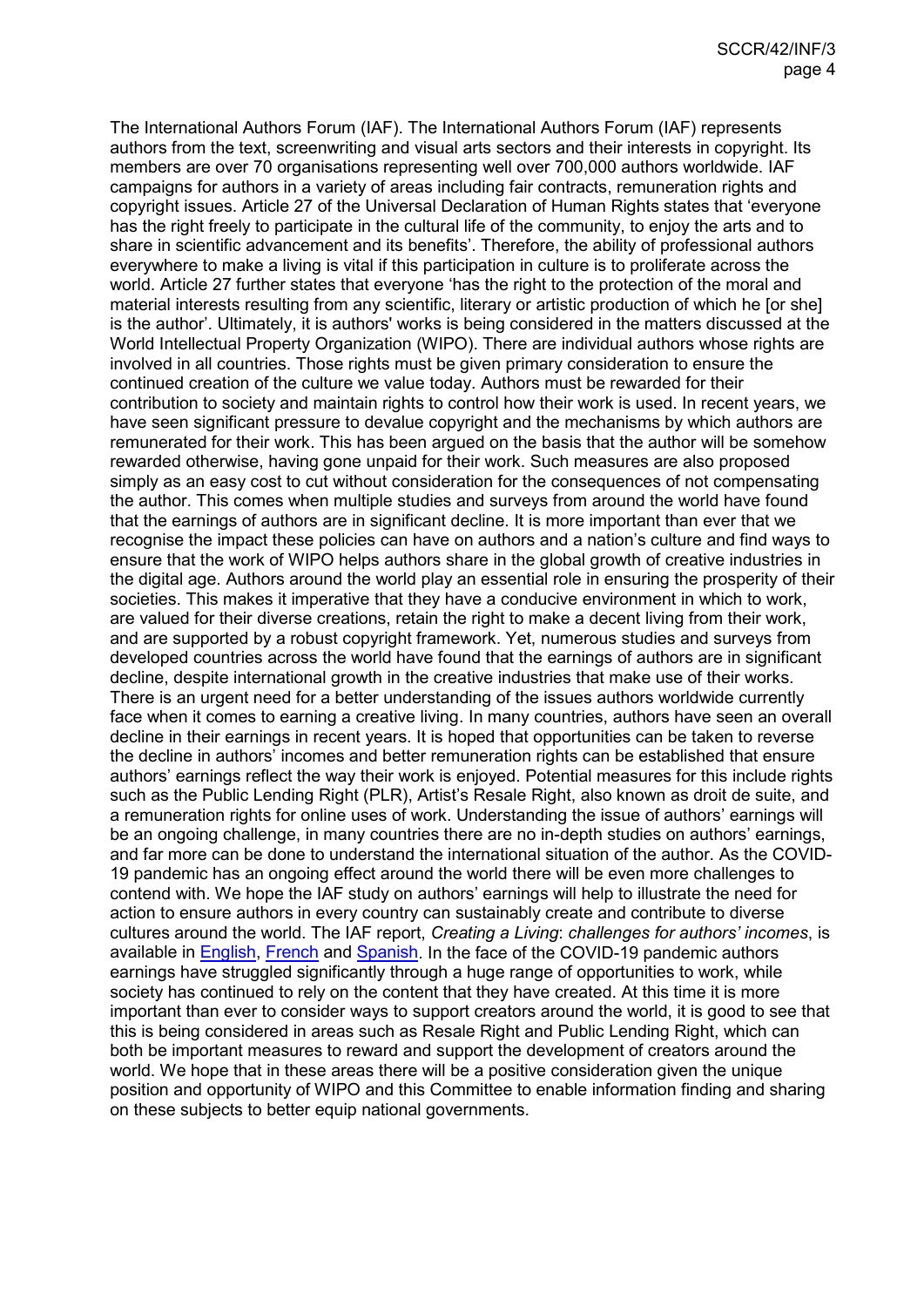# **AGENDA ITEM 6: PROTECTION OF BROADCASTING ORGANIZATIONS**

World Broadcasting Unions (WBU). The WBU, representing broadcasting organizations from all regions of the world, are united in this statement to be presented to SCCR 42. The updating of protections for broadcast signals has been under discussion at WIPO since 1997 following updating of the protections of other rights owners by WIPO treaties in 1996. Protection of broadcast signals under the Rome Convention of 1961 is obsolete in the 21st century digital communications environment. In 2019, on the recommendation of the SCCR, the General Assembly directed the SCCR to continue its work towards convening a Diplomatic Conference stating: "In view of the steady progress made in recent SCCR sessions, the GA invites the SCCR to continue its work towards convening a diplomatic conference for the adoption of a treaty on the protection of broadcasting organizations, aiming for the 2020/2021 biennium, subject to Member States reaching consensus in the SCCR on the fundamental issues, including specific scope, object of protection and rights to be granted." (WO/GA/51/5Rev) After delay during the COVID-19 pandemic, in 2021 text-based work was resumed by the Acting SCCR Chair and the SCCR Vice-Chair at the "Friends of the Chair" group, and the "Revised Draft Text of the WIPO Treaty on Broadcasting Organizations" was published in March 2022 as SCCR 42/3. The World's Broadcasting Organizations support the Revised Draft Text as generally reflecting their objectives for updated international protection of broadcast signals, and they urge Member States to support it as the basis for final work for preparation of a basic proposal for a Diplomatic Conference to finally adopt a treaty. Specifically, the WBU requests that the SCCR:  $\geq$  Commit to work to finalize a draft treaty text suitable to become a Basic Proposal for a Diplomatic Conference by the end of this year, planning such additional work in dedicated meetings as necessary; ➢ Recommend to the WIPO General Assembly to convene a Diplomatic Conference in 2023 for adoption of a WIPO Broadcasting Treaty (WBT) conditional on a consensus draft treaty text being finalized by the SCCR.

COMMUNIA. I'm speaking on behalf of COMMUNIA, the international association that works to protect and defend the public domain and users rights. Much of the content that broadcasters transmit plays an essential informational, cultural and educational role in our society. Radio and television programs and archives are fundamental to have access to knowledge and information. They are sources of scientific research and are also used as educational materials. We recall that radio and TV-based remote learning have re-emerged in the past years, in response to the pandemic. Therefore it is essential that educators and researchers have broad and immediate access to broadcast content. Although the scope of the draft treaty has been reduced, the need for robust limitations and exceptions remains, when legal protection of broadcasters is shaped in the form of exclusive rights. The problem is that the draft text only says that countries "may" extend the same exceptions that exist for copyright, but, obviously, countries can choose not to do this. This is more restrictive than the Berne Convention, which has mandatory exceptions for news of the day and quotations, and permissive exceptions for educational and other uses. And may lead to the surprising result that broadcasts are subjected to fewer exceptions than the underlying copyrighted works. A treaty that creates an additional layer of rights needs to also mandate the corresponding exceptions. Otherwise it ignores the societal and cultural needs related with access and reuse of broadcasts, failing the society as whole. Thank you.

The African Regional Intellectual Property Organization (ARIPO). Thank you, Mr. Chairman, I congratulate you and the vice chairs on your election. We thank the Secretariat for the good preparation of this meeting and the work done so far which aims to make progress on the different items of the SCCR agenda. The African Regional Intellectual Property Organization (ARIPO) thank the Secretariat for organizing the information session on the impact of the Covid-19 pandemic on the copyright ecosystem. We appreciate the panelist for sharing information on how institutions, creative industries, and countries responded during the pandemic. Mr. Chairman, ARIPO looks forward to having constructive and fruitful engagements on all items of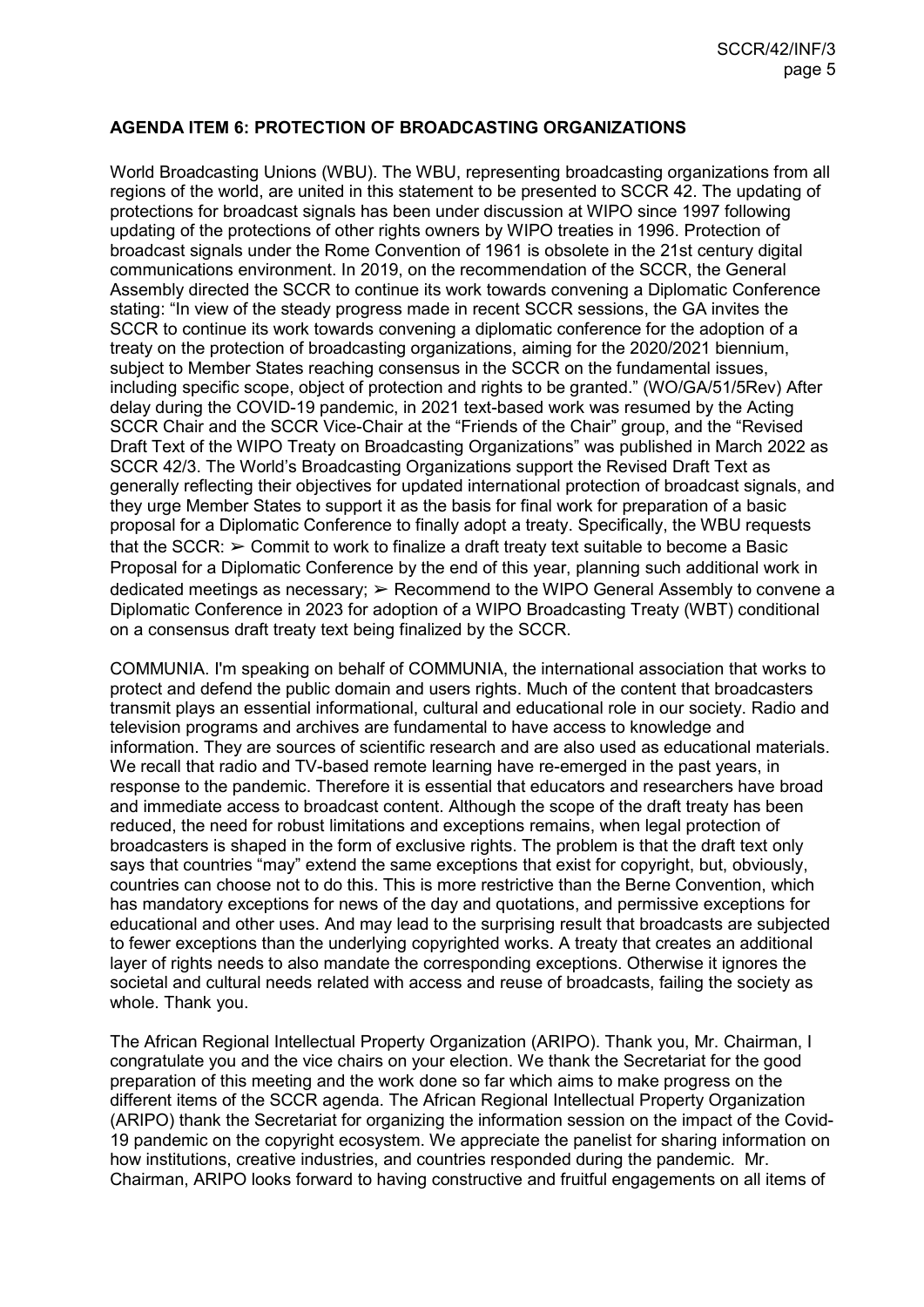agenda that are to be discussed in this Committee. ARIPO aligns itself with the African Group statement. On the protection of broadcasting organizations, ARIPO commends the work done by the Chair, Friends of the Chair and facilitators who prepared the Revised Draft Text for the WIPO Broadcasting Organizations Treaty. We take note that the draft text seeks to protect the broadcasting organizations by providing inter alia exclusive rights of authorization and flexibilities on other adequate and effective protection that different jurisdictions may use as highlighted under Article 6, 7, 8 and 9 of the draft text. We look forward to the presentation of the draft text to this Committee. Mr. Chairman, we hope this Committee will consider the draft text constructively to make progress towards having a text that has the consensus of this Committee which will lead towards convening a diplomatic conference on Broadcasting Treaty. Mr. Chairman and your team, may I thank you for this opportunity you have given me, and I wish you well as you Chair this Committee to have fruitful deliberations.

International Council on Archives. Thank you. I speak on behalf of the International Council on Archives and the Society of American Archivists. When thinking of archives, many think only of paper. However, archives and their sister heritage institutions preserve material in all formats: text, still and moving images, and sound recordings, both analogue and digital. Broadcast material represents a rich component of our global heritage, not just for news and entertainment, but for education and research. The revised draft text of the Broadcast Treaty is a one-sided document that fails to reflect a balanced copyright system. In the first place, its preamble lacks any mention of a public interest purpose. It speaks only of "a manner as balanced and effective as possible." It is hard to imagine a more insipid and ineffective statement. In contrast, the Beijing and Marrakesh treaties acknowledge "the need to maintain a balance between the effective protection of the rights of authors and the larger public interest, particularly education, research and access to information," The draft fails even more spectacularly when it comes to L&Es. It offers only the 3-step test, instead of the robust mandatory exceptions essential to a balanced copyright system. This committee has expended much effort in expanding and harmonizing the rights of copyright owners. The same effort must go into expanding and harmonizing L&Es, if WIPO is to fulfil its mission "to lead the development of a balanced and effective international IP system." The current document is in no way ready for a diplomatic conference without an enhanced preamble and robust mandatory exceptions.

The International Federation of Library Associations and Institutions (IFLA). I speak on behalf of IFLA, the International Federation of Library Associations and Institutions. Congratulations Mr. Chair on your election. Thank you for the floor and for your work, alongside the Secretariat, in preparing for and facilitating this session. At IFLA, we count among our members institutions working to ensure the long-term survival of broadcast content, as a vital part of the historic record in diverse societies the world over. Technical and social challenges to preservation require flexibility in how institutions store, back-up, and engage with content. At a minimum, it is vital to extend existing exceptions and limitations to any broadcasting rights, while the Committee can do better still by mandating core exceptions for public interest goals such as preservation and access for education and research purposes. We therefore welcome the contributions of Indonesia, Canada, Trinidad & Tobago, and Peru, as well as Algeria & the African Group, the Dominican Republic & GRULAC, Singapore & the APG, Slovakia & CEBS, and others in calling for stronger consideration of the need for balance, in order to protect the work of libraries and other public interest institutions, and mitigate the risk that the content they preserve and to which they enable access might become functionally inaccessible. We are happy to have heard today support for strong limitations and exceptions.

Fundación Vía Libre and Fundación Karisma. Desde Fundación Vía Libre de Argentina y Fundación Karisma de Colombia, ambas organizaciones observadoras en OMPI e integrantes de la Alianza de la Sociedad Civil Latinoamericana para el Acceso Justo al Conocimiento1 y en apoyo a la agenda de excepciones y limitaciones, sostenemos que el texto del Proyecto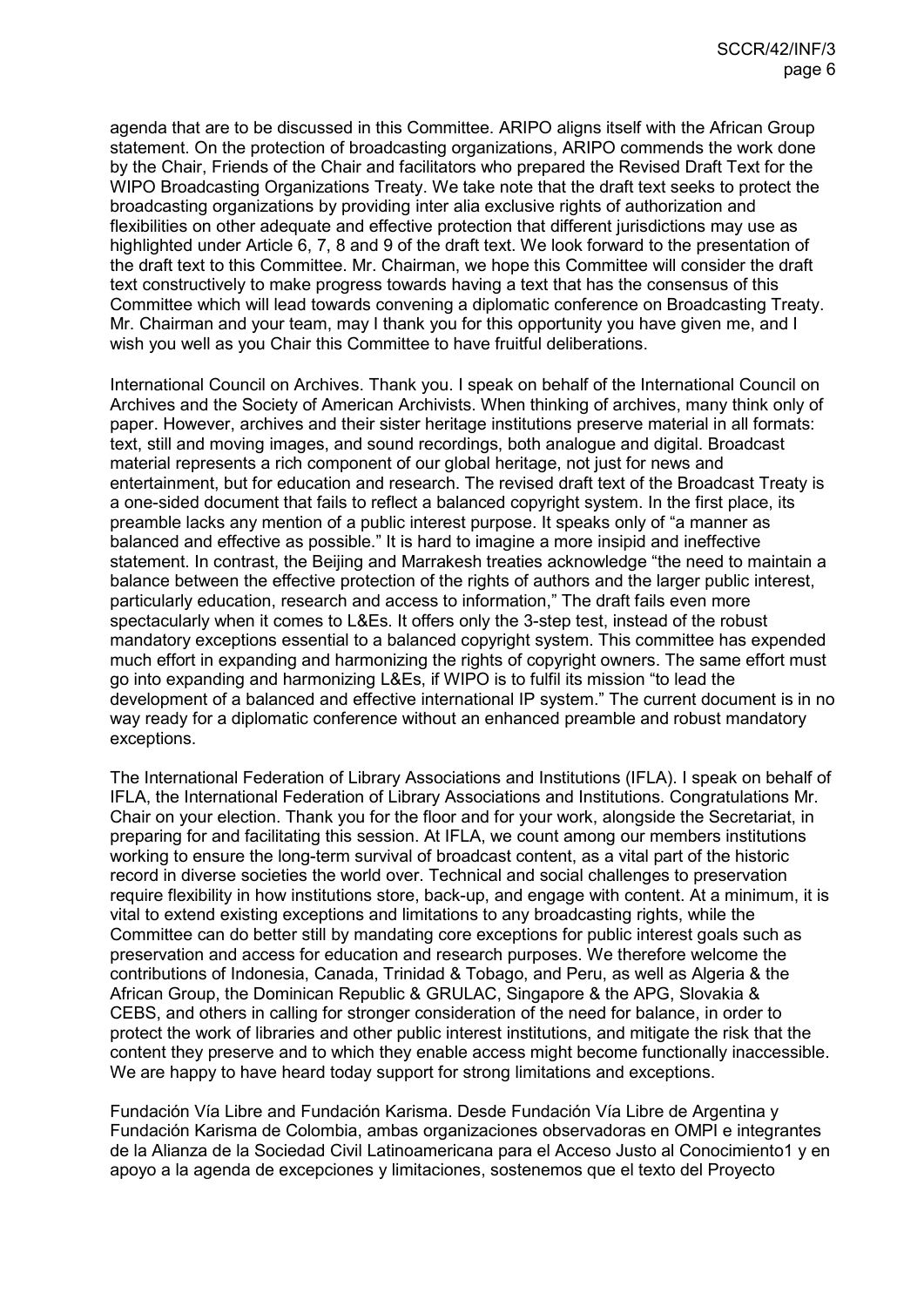revisado de texto del tratado de la OMPI sobre los organismos de radiodifusión (SCCR 42/3), en su artículo décimo, no incluye excepciones y limitaciones adecuadas para permitir y fomentar el acceso al conocimiento, la investigación y la educación. Ausencia de excepciones y limitaciones en la propuesta El objeto de protección del texto propuesto es la transmisión de la señal portadora de programas, y se busca mediante esta protección reducir los daños que puede ocasionar la pirateria. Creemos que el especificar una política de excepciones y limitaciones concreta en el texto, facilita el cumplimiento de dicho objeto de protección al esclarecer los usos exceptuados que no infrinjan los derechos concedidos, y que esto se logra con mayor facilidad contando con un estándar acordado y vinculante, en el propio cuerpo del tratado. En particular, nos preocupa que el artículo décimo del texto propuesto remite a las regulaciones de cada estado miembro para resolver la política de excepciones y limitaciones aplicable a este ámbito, es decir, que las excepciones al ejercicio de los nuevos derechos que se crearán a partir de la aprobación de dicho tratado, dependerán de la regulación en esta materia ya existente en cada país o lo que este país quiera regular. Sostenemos que el texto de la propuesta del tratado debe incorporar de forma obligatoria las excepciones y limitaciones necesarias para que se garantice el acceso justo al conocimiento. Esta posición se basa en el hecho de que años de un modelo en el que 1 Alianza Latinoamericana de la Sociedad Civil para el Acceso Justo al Conocimiento: Datysoc de Uruguay, Derechos Digitales de Chile, Hiperderecho de Perú, IBDAutoral e InternetLab de Brasil, Fundación Karisma de Colombia y Fundación Vía Libre de Argentina. mientras los derechos de los titulares son obligatorios, los de las personas usuarias son voluntarias han generado una importante asimetría y, nos muestra que esto no está funcionado. Por otra parte, esto es especialmente preocupante por la ausencia de excepciones y limitaciones modernas que contemplen los nuevos usos y prácticas de acceso al conocimiento, sobre todo a la luz de los desafíos y dificultades vivenciados durante la pandemia del COVID-19, periodo en el las actividades educativas, la investigación científica y en general el rol de las instituciones culturales en nuestras sociedades latinoamericanas se han visto particularmente afectadas. Por otro lado, esta norma propuesta resulta más restrictiva que la incorporada en la Convención de Roma, y de hecho tampoco se articula con las demás normas internacionales de derechos de autor que incluyen flexibilidades importantes. Para nuestras organizaciones, que trabajan en estrecha relación con instituciones educativas, de investigación y culturales, es de notorio conocimiento que la falta de seguridad jurídica para llevar adelante las actividades básicas que reflejan sus objetivos, y en particular en la necesaria transición al ecosistema digital, produce una desmotivación injustificada para habilitar el acceso al conocimiento. La falta de seguridad jurídica se basa en la contradicción que existe entre los usos requeridos por parte de estas instituciones y el esquema actual de políticas de excepciones y limitaciones que existen en nuestra región2. Superposición de derechos y falta de claridad En cuanto a las disposiciones sobre programas almacenados y las transmisiones posteriores de los programas almacenados entendemos que estos derechos posteriores a la fijación generarán problemas de superposición de derechos, serias dificultades de comprensión y aumentarán los costos de transacción para archivos e investigadores. Necesidad de introducir transparencia al proceso de negociación A su vez, sostenemos que debe aumentar la transparencia en la negociación del tratado. Desde nuestra Alianza Latinoamericana de la Sociedad Civil, esperamos que las reuniones en torno a esta propuesta se abran y permitan la participación de todos los estados miembros que manifiesten su interés en participar, en particular de los países que forman parte del Grulac. Buscamos que el texto del tratado sobre Radiodifusión refleje los compromisos asumidos en la Agenda de la OMPI para el desarrollo, y consideramos que para ello es necesario que se abarquen las específicas excepciones al ejercicio de los 2 Ver:<https://flexibilidades.datysoc.org/mapa> derechos que se contemplan en el texto propuesto, es decir, el pretendido equilibrio del sistema de Derechos de Autor debe poder reflejarse en las disposiciones a incorporar en el tratado.

The Centre for Internet and Society (CIS). I'm speaking on behalf of the Centre for Internet and Society, India. Mr. Chair we would like to congratulate you and the vice-chair on your election. The current draft text of the WIPO Broadcasting Organisations treaty carries a rather weak framework of limitations and exceptions, when we consider the long duration of protection of twenty years that has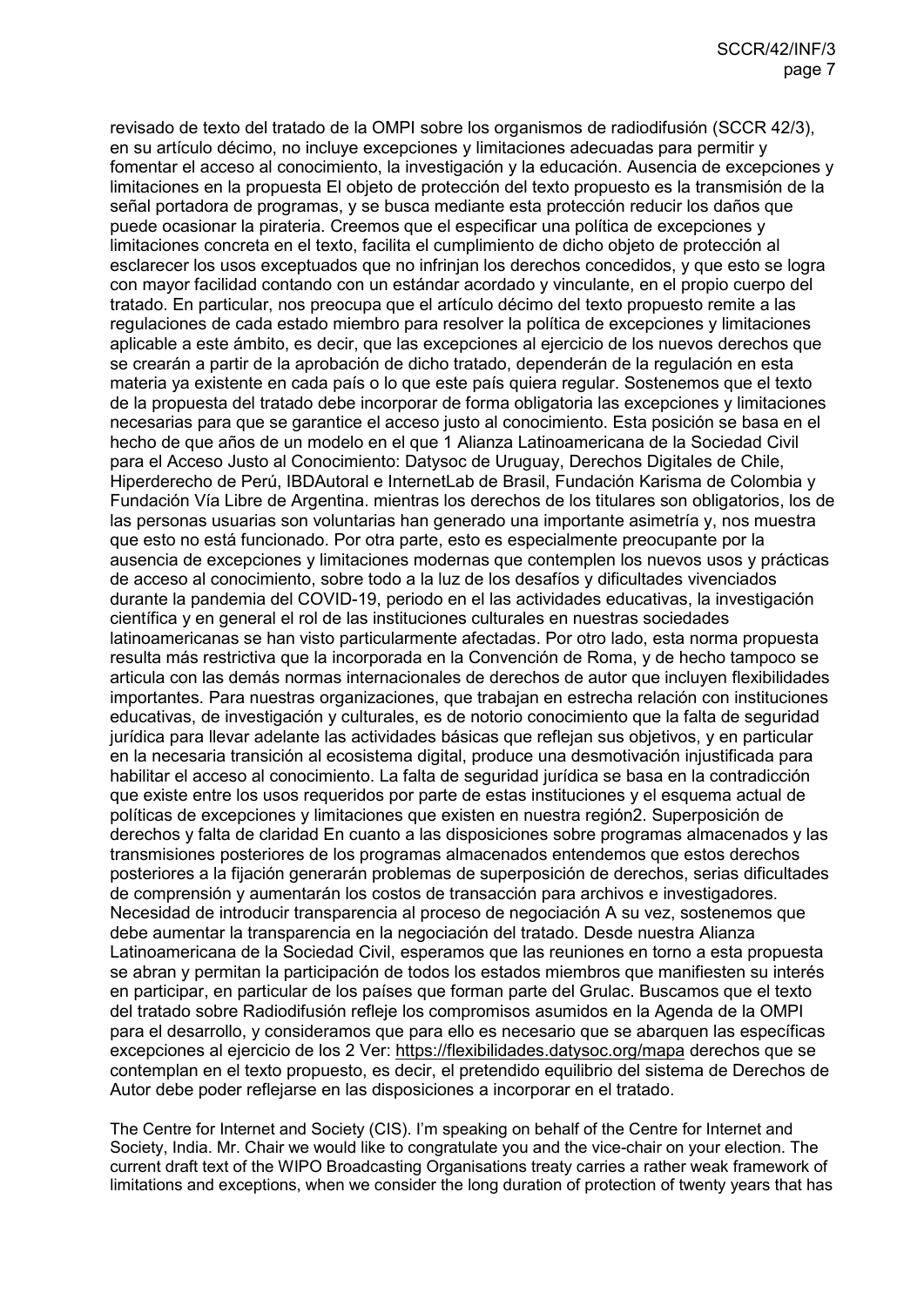been proposed. The limitations and exceptions are not aligned to the ongoing discussions on the L&E agenda, where there is an agreement evolving amongst many member states to revisit and revise limitations and exceptions for purposes of preservation, online and cross-border uses, and research for benefit of education, research, libraries, archives and museums. The framework does not rise to these standards, and also makes enacting of limitations and exceptions in national law optional. Seen from this perspective, the draft text of the WIPO Broadcasting Organisations treaty is neither a balanced treaty nor a modern one.

#### **AGENDA ITEM 7 AND AGENDA ITEM 8: LIMITATIONS AND EXCEPTIONS FOR LIBRARIES AND ARCHIVES, FOR EDUCATIONAL AND RESEARCH INSTITUTIONS AND FOR PERSONS WITH OTHER DISABILITIES**

The Delegation of Uganda. The Delegation of Uganda aligns itself with the Statement made by Algeria on behalf of the Africa Group. This committee has a unique role in responding to the need for clear guidance and robust exceptions and limitations to support education, research and access to archives in the online environment, including all the situations experienced by users of the copyright system during the COVID pandemic. The pandemic has highlighted the role of exceptions needed to support online education and learning during lockdowns when there was no time for teachers, students or libraries to prepare. The work of this committee can support countries, such as Uganda, to address any shortcomings in national laws in the light of the pandemic. The proposed work plan provides a practical and constructive way forward in the discussions. It builds on previous work including the regional seminars on limitations and exceptions, including one in Nairobi, and the international conference in Geneva. Uganda welcomes the introduction of two priority areas identified in the conference report: preservation by libraries and archives, and online education including across borders via internet. The work plan also links with WIPO Development Agenda recommendations to facilitate access to knowledge<sup>[1](#page-7-0)</sup>, and it contributes to WIPO's wider efforts towards achievement of the Sustainable Development Goals, in particular SDG 4 on education, and SDG 11 on safeguarding heritage. Before I leave the floor let me take the opportunity to inform you that last year Uganda ratified the Berne Convention for the Protection of Literary and Artistic Works, the WIPO Copyright Treaty, the WIPO Performances and Phonograms Treaty and the Beijing Treaty on Audio Visual Performances. The deposit of the instruments of accession/ratification for the four treaties was made with the Director General on 28<sup>th</sup> January, 2022.

The Delegation of the Federal Republic of Nigeria. Mr. Chair, Nigeria aligns with the statement delivered by the delegation of Algeria on behalf of the Africa Group, on a Draft Work Program on Limitations and Exceptions, relating to the document SCCR/42/4. This delegation also wishes to join others who have earlier spoken to congratulate you, Mr. Chair, and the Vice chairs on your elections, as well as appreciate the Secretariat for the excellent work and exertions with respect to preparations made to convene this meeting to consider the Report. The subject of copyright limitations and exceptions is essential to education and research, and most importantly, as safeguards, especially within the realm of digital technology, including remote access and cross-border use. Chairperson, in view of the forced closure of schools and libraries, and the sudden transition to online education, due to the challenges posed by the COVID-19 pandemic, research and learning activities have been negatively impacted. In this regard, the lack of access to online educational material and continued practice of restrictive copyright regulations requires our urgent attention in this Committee. In the circumstances, the delegation of Nigeria is encouraged by the outcome of the WIPO Regional Seminar on L&Es in Nairobi, Kenya in 2019, with highlights and recommendations, focused on the dire need for reform of the copyright system to bring about a balanced regime. This has become pertinent, considering that the existing L&Es in African copyright legal frameworks are substantially

-

<span id="page-7-0"></span><sup>&</sup>lt;sup>1</sup> Recommendation 19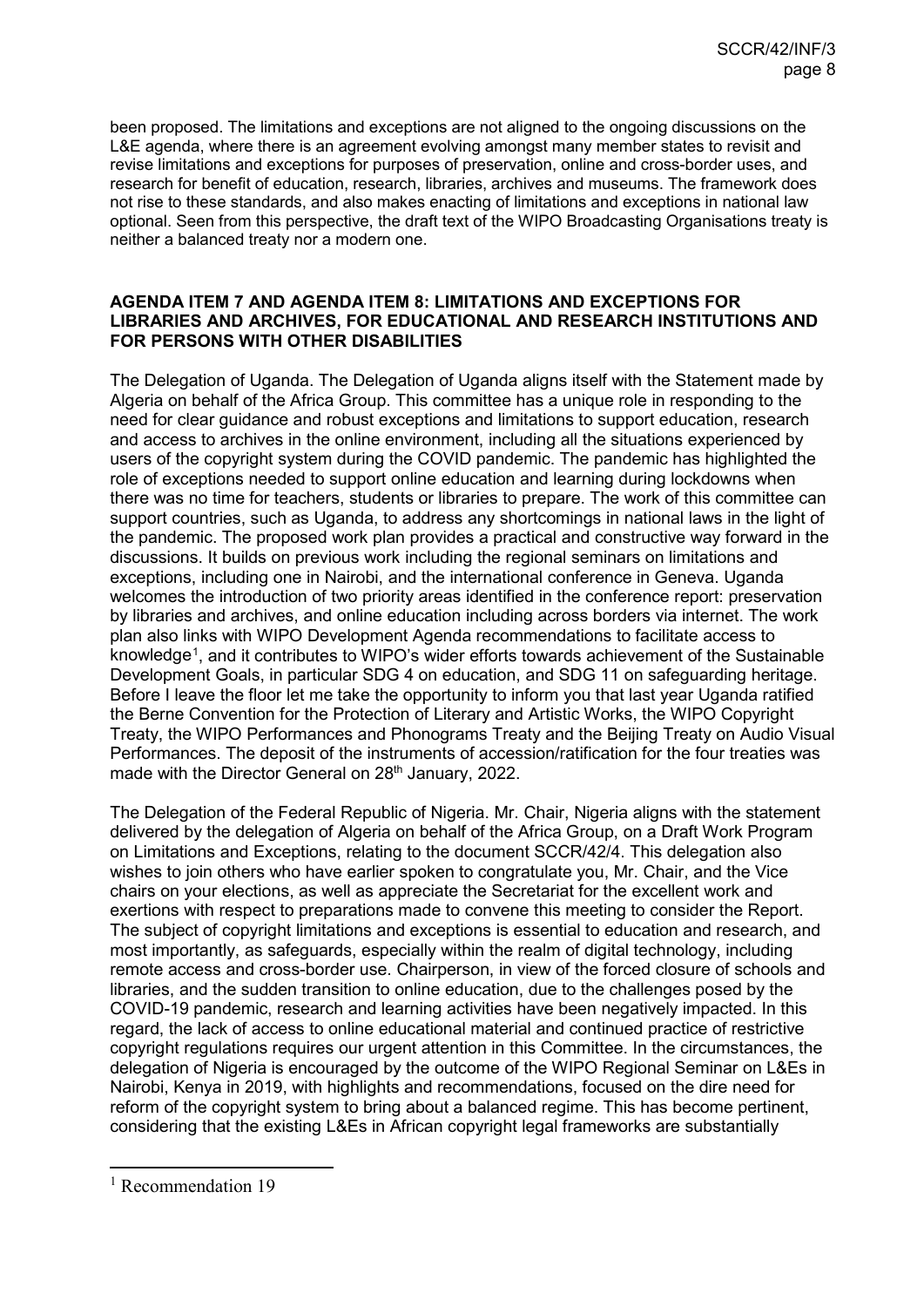inadequate to support the research, education and the work of libraries and archives, especially in this digital era. This delegation therefore considers the outcome of the Nairobi Seminar as a significant tool to deepen the tenor of our deliberation and transfer into a concrete work program for the SCCR on the issue of limitations and exceptions. Finally, it is our expectation, Chairperson, that this Committee continues to work stridently and assiduously to finalise international legal instrument or instruments on limitations and exceptions for libraries, archives, museums and research for the use of all, and most importantly, for persons with disabilities. I thank you.

The European Writers' Council (EWC). The EWC thanks WIPO for the opportunity to submit a written comment on the topic of Exceptions and Limitations (E&L) to be discussed in the SCCR/42. We refer in general to E&L for authors in the book sector, as well as in particular to the [Proposal](https://www.wipo.int/edocs/mdocs/copyright/en/sccr_42/sccr_42_4.pdf) by The African Group for a Draft Work Program on Exceptions and Limitations, including the related WIPO Secretariat's Report on Regional Seminars and International Conference on Limitations and Exceptions (SCCR/40/2). The European Writers' Council represents 160,000 authors in the book sector from forty-six writers' and translators' organisations in thirty EU-, EEA- and non-EU countries, who write and publish in thirty-one languages respectively, and in all genres, including educational and academic works. Their works are translated, published, and used worldwide. With this in background, we note as follows: There shall be no competition among human rights, namely between authors' rights and copyright – and other human rights such as those regarding information, access to culture, or education. The solutions to the individual crises of educational institutions will not be found in international limitations and exceptions. Article 27 paragraph 2 of the Universal Declaration of Human Rights states: "Everyone has the right to the protection of the moral and material interests resulting from any scientific, literary or artistic production of which he is the author." This is a fundamental right. The moral sovereignty of every author is based on it, the options to decide on economic exploitation is based on it, and thus contributes to an author being able to work thematically independently. He/she is thus free from influence, dependence on funding or sponsors, or market ideals. Only a copyright that enables every citizen to contribute to culture and literature ensures that not only privileged elites can monetarily afford to create content, knowledge, opinions, and texts. Based on a long-term in-depth study by the EWC, we can already see in the implementation of Directive 2019/790 (EU), how destructive Exceptions and Limitations are for authors and the book sector as a whole. This applies in particular not only to non-compensated Limitation on the use of digitised works in educational institutions, but also to those that require compensation. In the case of the latter, in average five years of court proceedings will be necessary before contracts of collective rights management can be concluded. Until then, works will be used, but their creators, the authors, translators, illustrators, publishers, proofreaders, editors, etc., will not be remunerated. In the related papers mentioned above there is often mention of the "balance" between copyright and the public's right. With the digital evolution, the balance has long since shifted; worldwide, authors live more precariously, make less turnover, leave their profession, or suffer from shrinking market access – at the same time, with their works made at a private, commercial risk, they contribute to the educational mandate of the states and co-finance it through growing losses. In this context, the right to access to education should not be negligently played off against the authors' rights. A sustainable knowledge society depends on quality content with sustainable budget concepts. Damaging the very sources of this content through international legal instruments is not an appropriate strategy. Exceptions and Limitations cannot remedy the respective national, institutional deficits in the traditional systems. Adapted, modern, extended licensing systems, especially in the pandemic, have made it possible to ensure a satisfactory provision of teaching materials worldwide, and have great potential for expansion and negotiation, being easily adaptable to country-specific needs. Accordingly, the EWC does not endorse the proposal, "to promote the adaptation of exceptions to permit teaching, learning and research through digital and online tools, including across borders".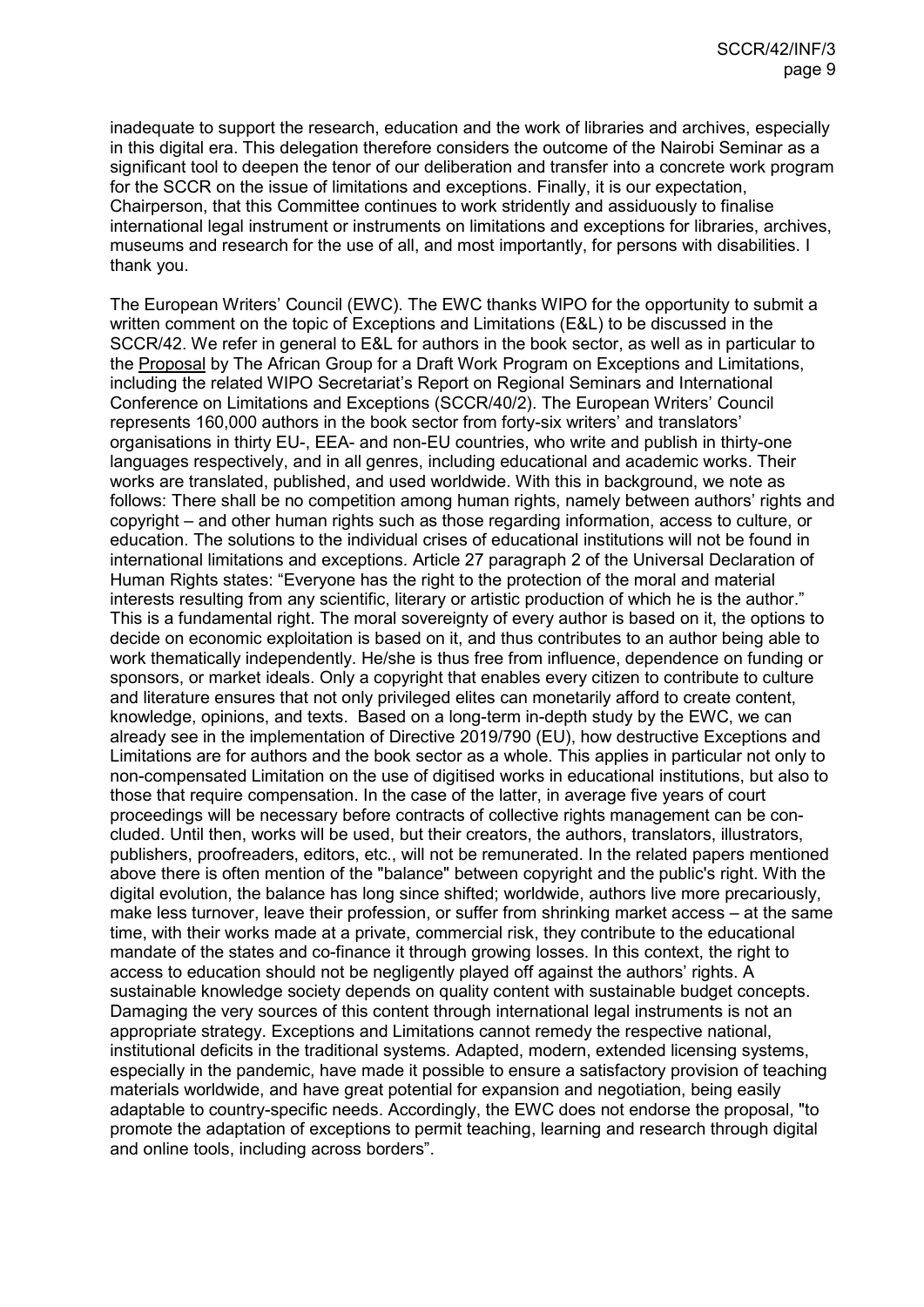International Council on Archives (ICA). Thank you. On behalf of the International Council on Archives, whose members are dedicated to the preservation, care, and use of the world's archival heritage, I support the African Group's proposal for a work program to move the L&E agenda forward. Archivists respect the rights of copyright owners. But at the same time, the special nature of archival material -- unique, unpublished, never-in-commerce -- means that archivists must make copies to preserve their collections and support their users' research. To avoid copyright infringement, archives depend on exceptions. The nature of archival material means that licensing is an unworkable solution. Studies by Prof Crews clearly show that national copyright exceptions for archives and libraries vary widely and are often outdated. The pandemic has exposed the need for an appropriate international legal instrument that provides consistent exceptions to permit archives, libraries, and museums to fulfil their public interest mission in the global digital environment. Climate change poses an even greater threat to our global collective heritage. Our response must not be stalled by obsolete and inconsistent copyright laws. After more than a decade of studies and discussion, I'm pleased that there is a consensus for concrete action in support of preservation copying. But simply preserving is not enough. Archival material does not rest in a vault. It is preserved to be used, so any instrument must extend to permit socially beneficial uses such as research and private study that do not harm rights holders' interests. The African Group proposal moves us forward in specific ways on this important and urgent agenda. I urge Member States to support it.

The African Regional Intellectual Property Organization (ARIPO). Thank you, Mr. Chairman, we would like to commend you in the manner that you are chairing the Committee. On Exceptions and Limitations, The African Regional Intellectual Property Organization (ARIPO) appreciates the Committee work towards a fair and balanced copyright system that supports creativity and advances the public interest. Exceptions and limitations play an important role *inter alia* in the libraries, archives, research and academic fraternity to advance knowledge and skills for all persons. ARIPO aligns itself with the proposal made by the Africa Group on "Work Program on Exceptions and Limitations". We are of the view that, through this engagement it will inform the possible next steps on this item of agenda. ARIPO encourages its Member States to support and contribute constructively on the "Work Program on Exceptions and Limitations" to make progress. Mr. Chairman, may I thank you for this opportunity you have given me, and I wish you well as you Chair this Committee to have fruitful deliberations.

The International Federation of Library Associations and Institutions (IFLA). I speak on behalf of IFLA, the International Federation of Library Associations. Congratulations to the Chair and Vice Chair on your election! To be clear: we do not see exceptions and limitations as being the only solution to the challenges we face around access to education, research and culture - and in particular, the chronic under-supply of accessible, affordable digital content. Yet on the agenda item we have, as agreed by Member States, exceptions and limitations do play an essential role in helping to guarantee this right. Individual projects and goodwill are not and cannot be enough. In our discussions, we also need to address that the transition to digital risks being an opportunity to roll back protections for key education, research and cultural participation activities. We must be wary of giving carte blanche for contract terms and digital locks, rather than law, to determine what libraries and users can do, to prevent a silent de-balancing of copyright systems, leaving libraries and library users facing confusion and frustration. The world will not wait and has not waited. The shift to digital long pre-dates the pandemic. Climate change is a reality, putting collections at risk, from both sudden disasters and accelerated degradation over time. Preservation, and access to such preserved content on similar terms of access to originals, is essential, and is held back by the non-reform of copyright laws. This requires a response that provides direction that facilitates work across borders. The world's millions of libraries are not expecting this committee to do everything. They don't expect immediate or clear solutions – we know that this is hard. However, what they do expect is that this committee uses its potential to advance towards whatever tools will have the most effect, which we think is what the African Group proposal does. We hope that everyone will engage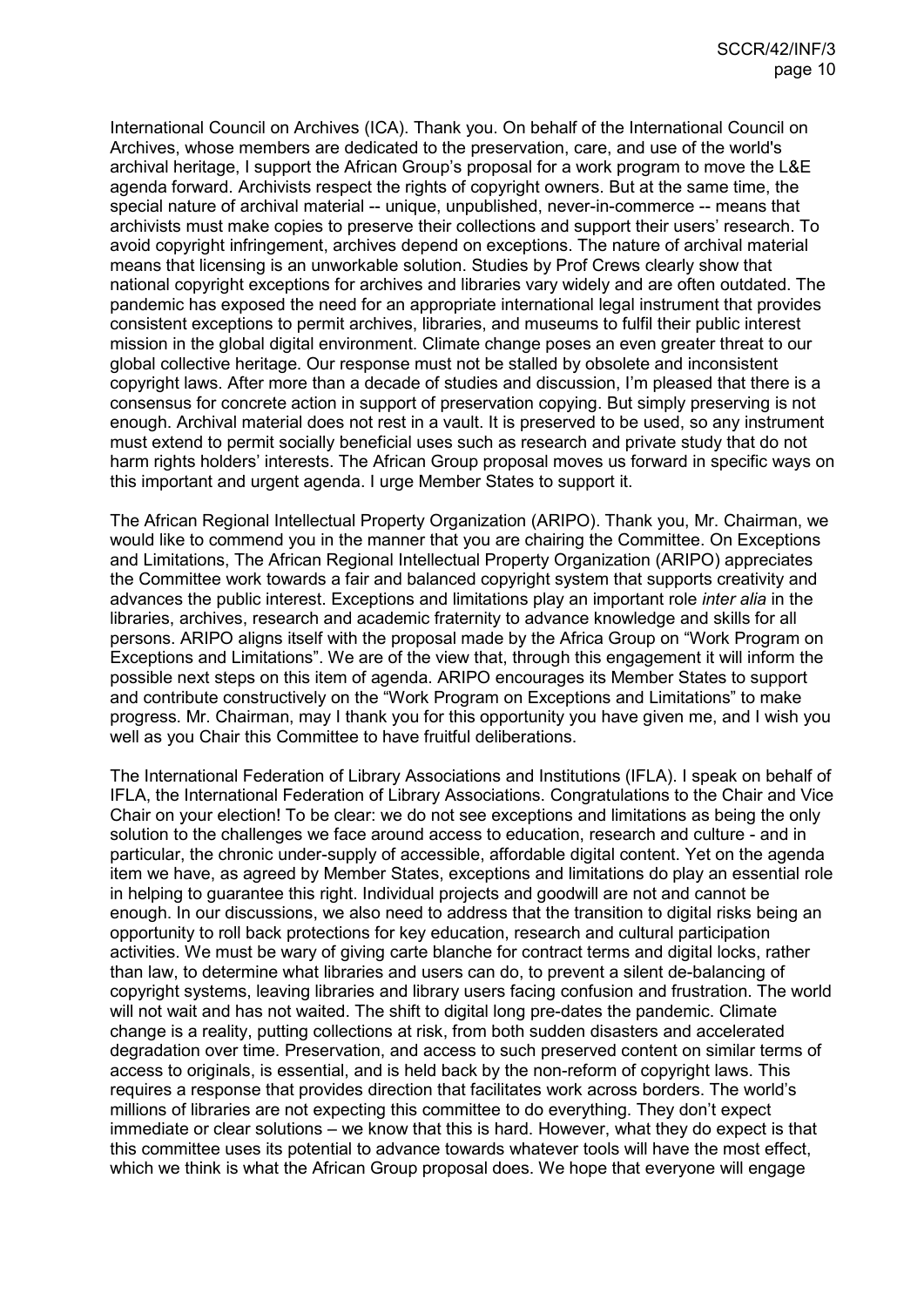constructively and concretely with it. To turn to our experts, I would like to ask for your ideas about the key unanswered questions and open challenges, especially those which have become clearer since we last met in person, which demand the sort of response that SCCR might be able to provide.

Scientific Technical and Medical Publishers (STM). May I congratulate you for your re-election and your vice-presidents to their election; I also congratulate all distinguished delegates, and the WIPO secretariat for coming again together here at SCCR 42. It is a real privilege and opportunity to be present here physically again, at this hybrid event, being able at least with many face to face to discuss and share national experiences and understand our differing observational standpoints. STM is the voice of scientific technical and medical publishers and its 148 members based in 21 countries are publishing 60 of the world's trusted science output. From the start of the pandemic, STM's members have acted rapidly and decisively to support the continued global response to the rapid worldwide spread of COVID-19 with immediate access to accurate and validated articles and monographs that the public can trust. In direct response to the health emergency, publishers provided free access to relevant peer reviewed publications to ensure that throughout the duration of the outbreak, research and data quickly reaches the widest possible audiences. Very quickly, STM reached out to members to coordinate and broaden the wider efforts to make relevant research quickly and freely available. Over the subsequent days and weeks, more than 32,000 articles, chapters and other resources have been made findable and useable in this manner. STM publishers worked to continue to identify and improve the use of resources in tandem with world governments and nongovernmental organisations. This was a call of humanity and publishers have quietly and swiftly lived up to it. Licenses and copyright agreements have been made to ensure that resources are available under terms and in formats that enable human and also machine analysis and reuse. [Crossref](https://www.crossref.org/blog/helping-researchers-identify-content-they-can-text-mine/) have also provided assistance to make it easier for researchers to identify, locate, and access content for text mining. All fast and voluntarily and based on licenses, rather than exceptions. These provisions will continue to aid the global response and continue making a difference. But even absent a world-wide crisis or regional emergency: STM publishers are committed to improve access and widen research and publishing opportunities, including through participating as founder in the initiative of R4L. In collaboration with UN organisations such as WIPO well hundreds of thousands of books and journals journals have become accessible to researchers at more than 10,500 institutions in over 125 lower- and middle-income countries with free or low-cost online access to up 194,000 leading journals and books in the fields of health, agriculture, environment, applied sciences and legal information. Mr Chair, STM's members are able to come to the party in widening access and creating publishing opportunities for authors from the South, North, East and West, because of copyright and licensing. An initiative like R4L is entirely created through the power of copyright licensing, and provides access crossborder. Licenses allow willing parties to define and structure and tailor access, rather than the blunt instrument of exceptions and limitations, much less straightjacketed exceptions and limitations. Culminating in the WIPO action plan and based on the Summary delivered by the WIPO secretariat, I recall so many useful conversation when sharing and exchanging knowledge and experience is possible. Today I would like to recall the following question: if all countries adopted the same exception would it be understood uniformly? Absent a world court that gives a unifying and authoritative interpretation? Would an exceptions and limitations of the same wording have the same effect regardless of differing conditions on the ground? Would a crossborder exception not be an extraterritorial incursion? I am putting to you that the same, carefully nationally crafted exceptions, have the potential to go doubly wrong: in one country not to go far enough: no tangible access in some countries, and on other hand, goes too far and makes incursions and erosions into copyright rights without adequate consideration of nuance/ consequences of doing so. It is like too much sun or too little sun, too much water, or too little water. If the conditions are not homogenous enough, a local balance is required and that local balance is not the same and cannot be transplanted or super-imposed at the same time everywhere, this is the long confirmed experience of the publishing industry one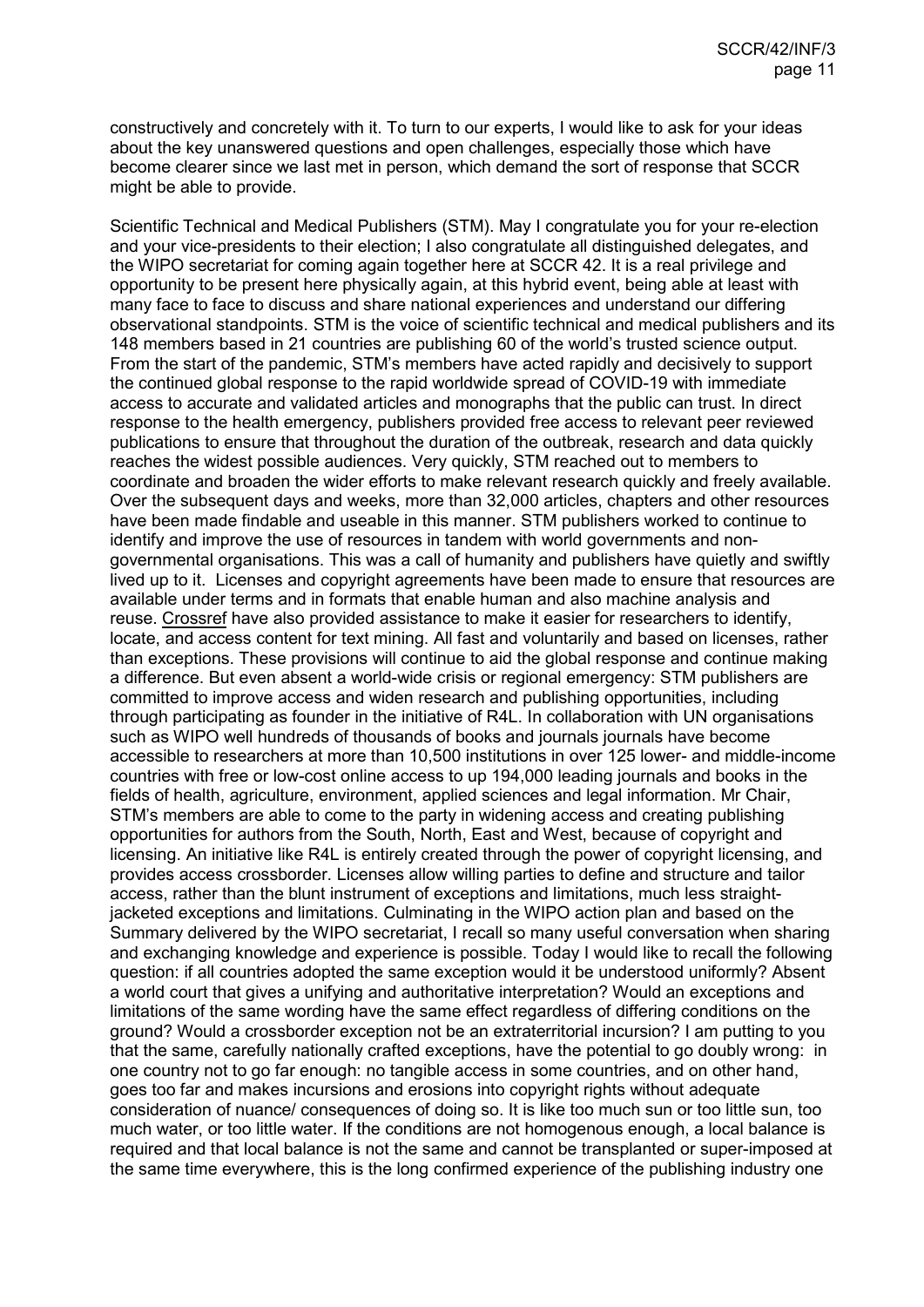of the most diverse and fragmented creative sectors on this planet. Yet unifying greater access in this world whilst not jeopardizing incentive for creating and disseminating new knowledge is possible already through licensing and the balanced principles of the existing treaties and by sharing how these tools have been applied and may be applied in future and elsewhere. Mr Chair, back again at WIPO the house and home and compass of intellectual property, creativity and innovation, STM looks forward to constructively engaging with all delegations and observers under your Chairmanship and guidance.

The Authors Guild. Thank you Mr Chair, this is our first appearance as observers at WIPO. Congratulations to you and the vice chairs on your appointments and for a well-run meeting. The Authors Guild is the largest and oldest professional org for writers in the US. It serves as the collective voice of US authors. We support a rich and diverse literary culture and literacy for all. Our members include novelists, nonfiction writers, journalists, historians, poets, and translators, both traditionally published and self-published. Authors care enormously about broad public access to literary works as readers and because they wish to be read widely. As such, we support balanced exceptions and limitations that allow for preservation, research, certain educational uses, as well as access to persons with disabilities; and digital access is a key part of that -- as the pandemic has brought into relief. At the same time, we believe that copyright limitations and exceptions can only be balanced within the context of each country's particular circumstances and laws. As such, we do not support an international instrument, but strongly support providing tools and capacity building for member countries to help them develop exceptions and limitations within the contours of Berne. Balanced exceptions and limitations are necessary to ensure that cultural heritage can be preserved and that all have access to it. But it bears keeping in mind that it is not just access to past works that is important, but also access to future works, and most importantly the production of those future works. Exceptions are balanced only to the extent they do not interfere with future creativity by materially diminishing income streams. We have seen that when publishers' revenue per book decrease – and especially those of the smaller publishers, they must make up for it by either increasing prices, decreasing what authors get paid, or concentrating future investments in likely best sellers. This results in a decrease in the diversity of what gets published. Many publishers also stay in business by reducing in one way or another what is paid to authors. US authors incomes declined by 42% from 2009 to 2018 and during the pandemic almost 70% saw a reduction of an average of half of their income. Our fellow author orgs around the world report similar statistics. The total effect is that fewer authors get paid enough from their work to make a livable income. Those writers – people who often have spent their lives training and perfecting their craft – must then take on other work --- and they publish less or not at all. Why should we care? Because this further decreases the diversity of what gets published. We live in a time when the publication and broad dissemination of diverse voices and perspectives is more important than ever. In order to have healthy future societies, we need to hear the stories of people all over the world, with all their different experiences and viewpoints, including and especially indigenous peoples and those whose voices have been suppressed. And those voices are the first to go when publishing economies need to rely on proven best sellers to survive. In sum, it is important to bear in mind the future of diverse creativity in any discussion about limitations and exceptions. Increased access will not make up for a lack of new work representing the experiences of future voices from all the corners of your countries and of the world. Let me add in conclusion that any discussion of limitations and exceptions for mass copying of works for AI training purposes (referred to as data mining) – is premature. And to the extent considered, such exceptions must not allow mass copying for purposes of training AI machines to create new creative works – because that will greatly damage the market for new works representing the experiences and viewpoints of future generations.

Fundación Vía Libre and Fundación Karisma. Desde Fundación Vía Libre de Argentina y Fundación Karisma de Colombia, ambas organizaciones observadoras en OMPI e integrantes de la Alianza de la Sociedad Civil Latinoamericana para el Acceso Justo al Conocimiento1,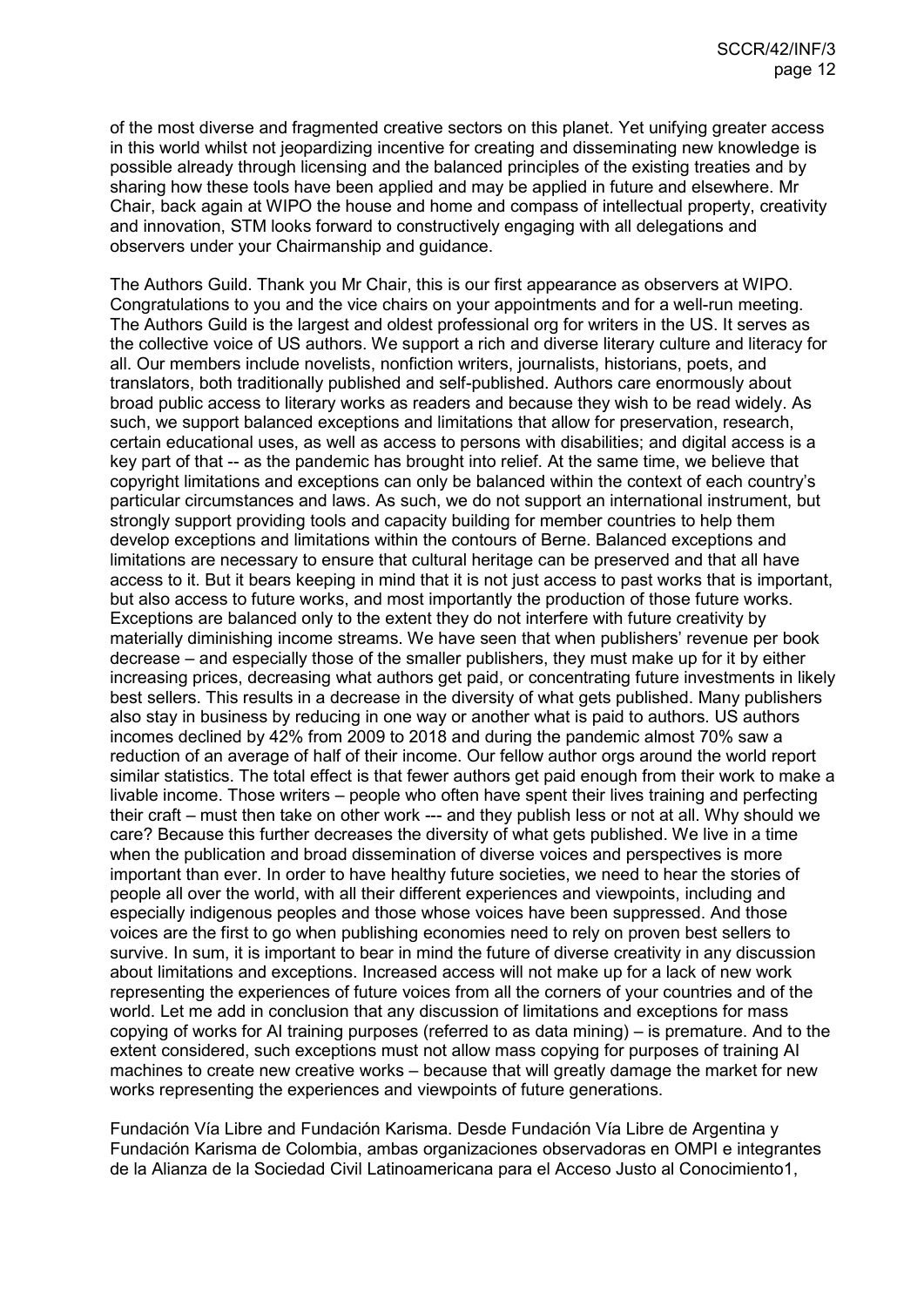queremos manifestar nuestro respaldo a la agenda de excepciones y limitaciones aprobada en 2012 por la Asamblea General. Creemos que la OMPI puede enfocar sus esfuerzos en los temas que ya han sido objeto de discusión interna y donde hay acuerdos para avanzar, especialmente sobre: Preservación; Usos en línea y digitales con foco en instituciones educativas, de investigación, bibliotecas y archivos; Usos transfronterizos; La anulación de las limitaciones y excepciones por contratos; Protección de puerto seguro para instituciones educativas y de investigación; Excepciones a las medidas técnicas de protección e información de gestión de derechos; Excepciones para personas con discapacidades no contempladas en el Tratado de Marrakech. En lo que respecta al área de la educación, entendemos que las normas de derechos de autor deben adaptarse a los cambios ocurridos en las prácticas de enseñanza y aprendizaje de las últimas décadas y reconocer también el hecho de que un número cada vez mayor de educadores se están convirtiendo en creadores de contenido educativo, y que las nuevas prácticas educativas suponen un docente activo que reutiliza con fines didácticos los contenidos disponibles en internet. Frente a ello, necesitamos construir entornos digitales y herramientas legales que apoyen a todas las personas educadoras como Alianza integrada también por Datysoc de Uruguay, Derechos Digitales de Chile, Hiperderecho de Perú, IBDAutoral e InternetLab de Brasil. co-creadoras de contenido, y no simplemente como consumidoras de productos de terceros. Bibliotecas, archivos y museos Por otra parte, las Bibliotecas, Archivos y Museos necesitan seguridad jurídica para cumplir de forma eficiente con sus objetivos y también para innovar brindando nuevos servicios al público o adaptando sus servicios clásicos a los cambios tecnológicos y a las nuevas modalidades de circulación de los bienes culturales. Usos transfronterizos También debemos recordar que actualmente las actividades de educación e investigación ya no se encuentran restringidas a un contexto estrictamente nacional, las fronteras ya no limitan el trabajo de equipos de investigación, ni la posibilidad de elegir un programa de estudio. Deben analizarse a la brevedad cuáles son los modelos viables para implementar un régimen de uso transfronterizo de obras. Medidas Tecnológicas de Protección Resaltamos a su vez que las medidas tecnológicas de protección pueden obstaculizar los usos amparados por limitaciones y excepciones al derecho de autor, por lo que estas medidas también deben ser limitadas para que no se transformen en un derecho absoluto o en un obstáculo al acceso justo al conocimiento. Recientes estudios muestran el impacto de la asimetría legal en y de América Latina La relevancia de avanzar en esta propuesta de trabajo importa particularmente en Latinoamérica. El modelo de los tratados que ha hecho obligatorio legislar sobre los derechos cuando son para los titulares y dejar en libertad a los Estados cuando se trata de las flexibilidades, es un modelo que, en la práctica, creó escenarios asimétricos en términos de equilibrio de derechos. Estas asimetrías deben ser tratadas a nivel internacional y la OMPI es el foro indicado para debatir soluciones. Encontramos que Latinoamérica es una de estas regiones en las que se evidencia claramente el atraso normativo en lo que respecta a excepciones y limitaciones. Podemos ver esto en un estudio de derecho comparado que analiza las leyes de 19 países de América Latina realizado por la profesora Patricia Diaz2. Diaz encontró, por ejemplo, que sólo 1 de los 19 países regula expresamente las excepciones para enseñanza en línea, sólo 7 de los 19 permiten el préstamo público de obras en formato físico en las bibliotecas, y ninguno prevé disposiciones específicas relacionadas con el préstamo digital controlado. Sólo 3 de los 19 países tienen algún tipo de régimen para obras huérfanas y sólo 1 de los 19 2 Díaz Charquero P. Flexibilidades al derecho de autor en América Latina. Datysoc y Fundación Karisma; 2021. Accessed November 10, 2021.<https://flexibilidades.datysoc.org/> prevé una excepción para investigaciones y usos basados en minería de textos y datos (aunque limitada a bibliotecas y archivos). En nuestra región, la pandemia y la necesaria virtualización de espacios para la cultura, la educación y la investigación mostró aún más los impactos de la falta de flexibilidades al derecho de autor sobre todo en entornos digitales. A su vez, otra investigación de legislación comparada sobre excepciones y limitaciones para investigación en el entorno digital -especialmente minería de textos y datos- del Profesor Sean Flynn3, también muestra a Latinoamérica como región rezagada. Una región en donde las políticas de inteligencia artificial se están aprobando rápidamente pero sin reflexiones sobre cómo la innovación y desarrollo en este campo debe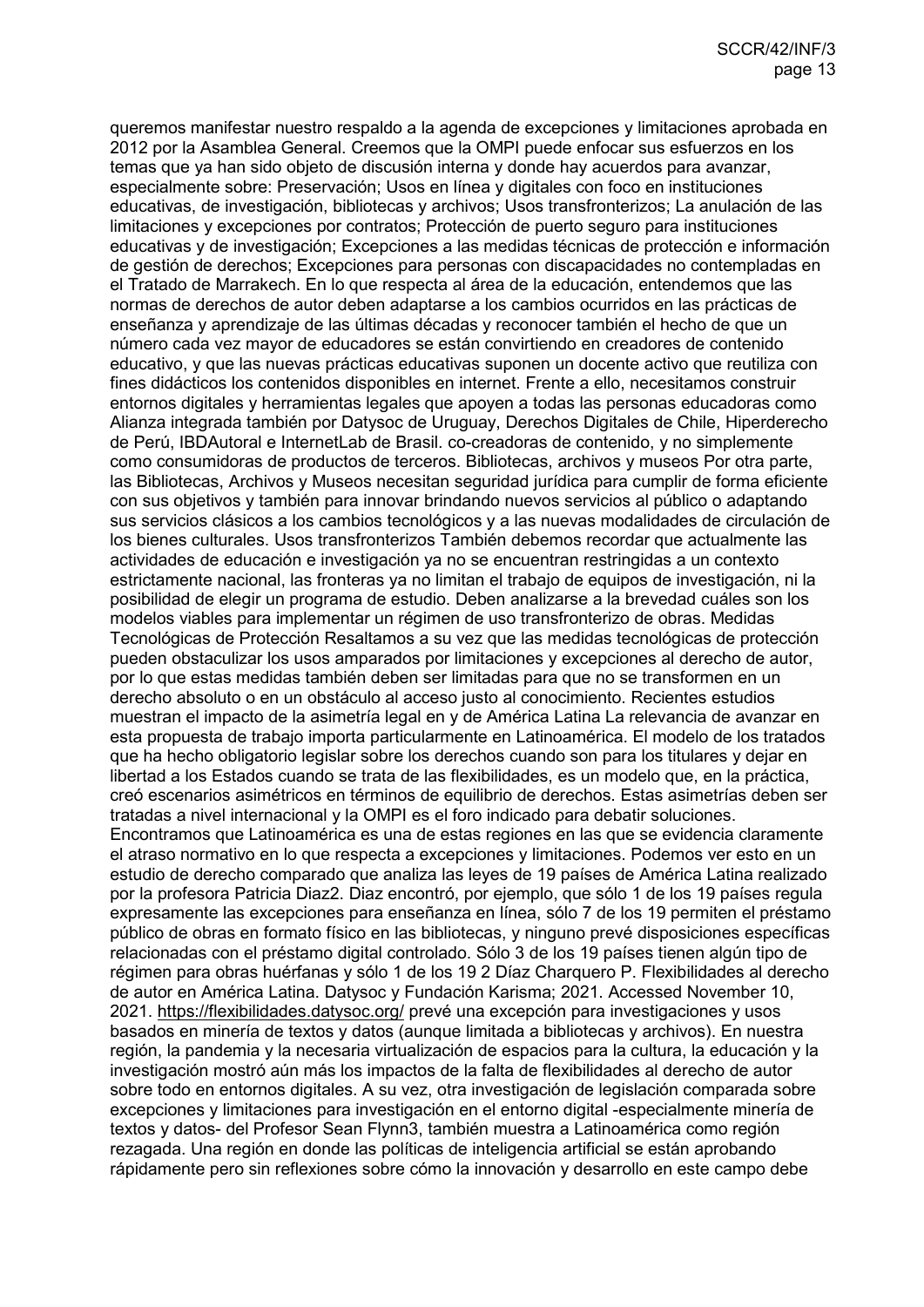articularse con las flexibilidades del derecho de autor. Un tercer estudio que evidencia la asimetría entre regiones y el rezago normativo, es el estudio elaborado por Teresa Nobre4 para Education International en el que se indaga sobre qué tan legales son algunas prácticas corrientes en la docencia en el entorno digital. El estudio establece que las excepciones y limitaciones al derecho de autor en beneficio de la educación son a menudo demasiado restrictivas en América Latina y África comparadas con el Norte Global. La propuesta del grupo africano Finalmente expresamos que nos complace la propuesta del grupo africano que plantea sobre todo una ruta para continuar el debate sin que esto signifique que los estados miembros deban comprometerse a un cambio en su posición actual. La propuesta permite retomar los temas en los que ya hay consenso y alinearse con preocupaciones más recientes como las derivadas del entorno digital y las mencionadas en documentos como el de Ciencia Abierta de Unesco. Encontramos muy positivo en este sentido el apoyo que Grulac ha dado a la propuesta del grupo africano. Nobre T. Is It Legal? Education and Copyright in the Digital Age. Education International; :28.<https://tinyurl.com/Nobreresearch>Flynn S, Schirru L, Palmedo M, Izquierdo A. Research Exceptions in Comparative Copyright. Joint PIJIP/TLS Research Paper Series. Published online May 1, 2022.<https://digitalcommons.wcl.american.edu/research/75>

The Centre for Internet and Society (CIS). Thank you, Mr. Chair. I'm speaking on behalf of the Centre for Internet and Society, India. The Proposal by the African Group for a Draft work program on Exceptions and Limitations has the potential to address issues faced in the domains of access to information, culture and education, keeping in mind that there have been systemic shifts in the knowledge ecosystem since pandemic, which will endure in the long term as well. In India, researchers at public and private institutions in both in science and social science disciplines over the period of 2020-2021, submitted to a court of law that they faced serious challenges in remotely accessing research, especially journal articles during the pandemic. In the same vein, a study by the Confederation of Open Access Repositories found that copyright and licensing were an impediment to discovery of, and access to, COVID-19 research outputs, inhibiting research collaborations. At WIPO, in the past few years, numerous exercises such as action plans and regional seminars implemented by this committee recognised limitations and exceptions for education and research as a priority. Digital Preservation emerged as a consensual solution that could be acted on - as identified in the regional seminar report as well. We believe that the Proposal by the African Group for a Draft work program on Exceptions and Limitations effectively prioritises these actionable aspects without prejudging the outcome of the negotiations on the limitations and exceptions agenda. Hence, we look forward to member states making progress by constructively considering and acting on the way forward laid in the Proposal.

The Society of American Archivists. The Society of American Archivists, North America's oldest and largest professional organization of archivists appreciates the opportunity to address the WIPO member states on issues critical to the viability of the international copyright system. Our world-wide members are responsible for billions of works of enduring research and social value. Archives consist of largely unpublished and never-in-commerce works that are merely the byproducts of everyday life, but these are fundamental to transparency, accountability, and world heritage. They are found in a vast array of institutions, and because of their uniqueness, every archives is global resource. When documents are unique, they exist in only one location. Without digital availability, however, the uniqueness places an unfair financial burden on anyone needing access to the knowledge in those works because of the high expense of long-distance travel. The COVID pandemic's travel and access restrictions have now imposed that unfairness on the whole world. Thus, the pandemic provides WIPO a perfect lens for understanding the impact of inconsistent copyright laws on preservation of global heritage and access to it. For example, at the large cultural heritage archives I have managed, the pandemic shutdowns required us to expand our practice of making copies of unique works for electronic delivery to international researchers working remotely. We experienced a 400 percent increase in the number of copies provided electronically Making and delivering these copies was possible only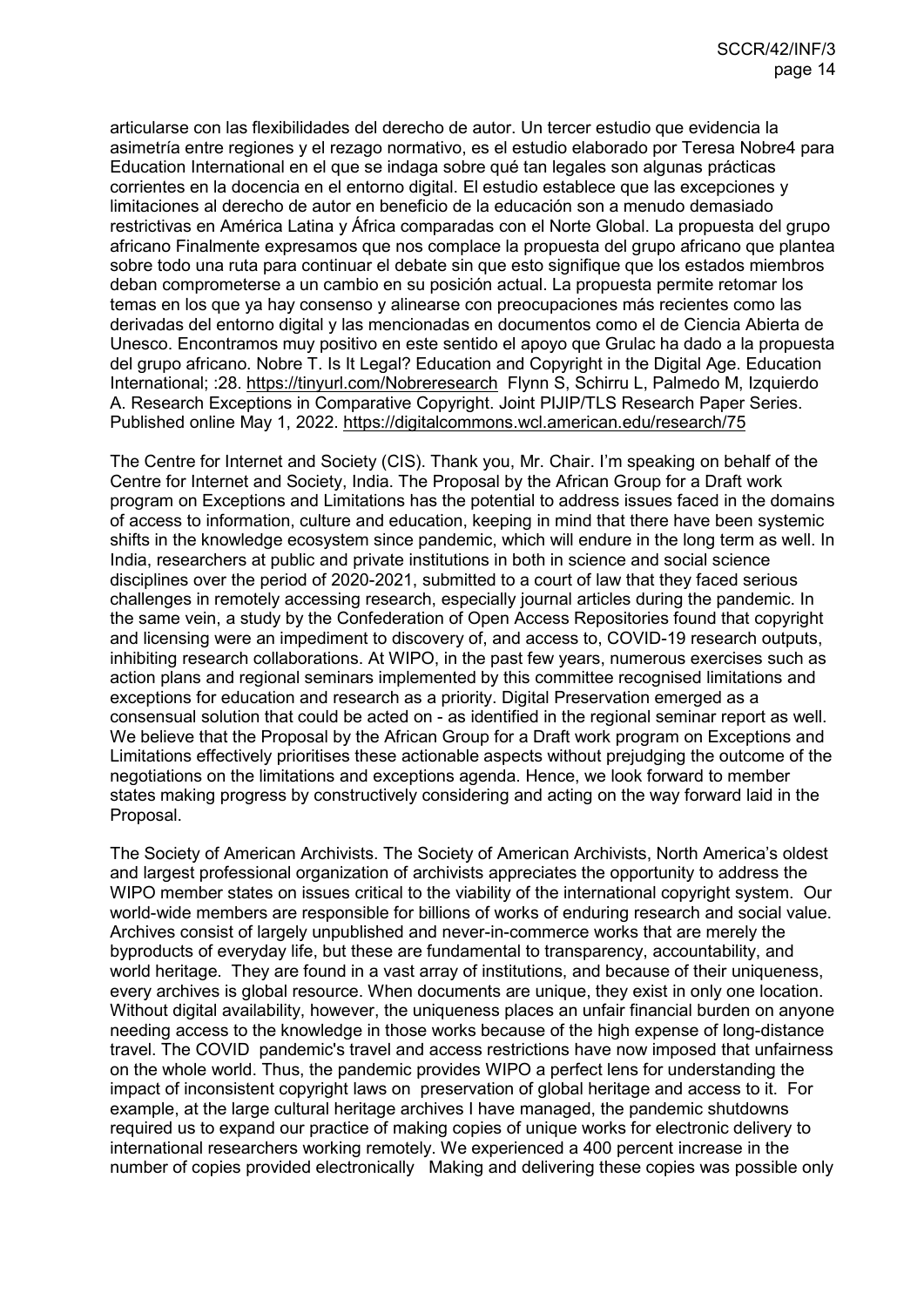because our national law incorporates thoughtful exceptions. Unfortunately, Kenneth Crews's 2017 study shows that 70 percent of WIPO Member States lack exceptions to support such fundamental archival work. This kind of activity during the ongoing pandemic underscores the need for international action that archivists have been voicing at SCCR for the past twelve years. Without clear international standards for exceptions, copyright blocks archivists from addressing three huge challenges: 1) doing the preservation copying needed to ensure that the climate crisis does not obliterate knowledge and heritage; 2) overcoming technological obsolescence that can erase the digital and A/V material central to modern culture; and 3) serving the global need for archival content by transmitting copies across borders. These needs were first outlined in a 2010 proposal from the Africa Group (SCCR20/11) and refined by SCCR a few years later while exploring eleven topical areas for exceptions. The most important areas for SCCR's current work, relating to preservation and cross-border access, are found in the 2017 Chair's Chart (SCCR34/5). We've already spent years with studies, expert reports, committee discussions, seminars, and a conference on these issues. Climate crisis and technological obsolescence call into question the wisdom of endless studies when the need for preservation copying is so great *now.* How could doing that for the non-commercial area of archives have any negative effect on the copyright ecosystem? The Africa Group's proposed Work Program can enable SCCR to take the lead *right now* to address the long-standing needs of archivists and the world citizens we serve. We need action *now–*not later–on the 2012 General Assembly Mandate to work towards an appropriate international legal instrument. [See: Paragraph 19 of SCCR's report to General Assembly, WO/GA/41/14 https://www.wipo.int/edocs/mdocs/govbody/en/wo\_ga\_41/wo\_ga\_41\_14.pdf]

Education International (EI). I speak on behalf of Education International, the global federation of education trade unions. We are here to advocate for balanced global copyright reforms that advance the right to education, empower teachers as creator and users to adapt and choose materials and contribute to more equitable research opportunities essential for the development of inclusive and sustainable societies. We are concerned about restrictions on copyright exemptions for educational purposes including through licenses which will place more financial burdens on education systems and institutions, most of which already pay substantial licensing fees to provide students and teachers with access to essential learning materials. Current copyright laws put educators, researchers and students at risk. EI research[1] in 40 countries worldwide shows that copyright laws often do not allow teachers to do basic teaching activities such as showing a short YouTube video in a live online class or posting an article on a school platform. Teachers in Latin America, Africa and partially Asia-Pacific, are particularly disadvantaged in this regard. What teachers worldwide have in common are legal uncertainties for cross-border collaboration exchange. Considering the massive discrepancies between what is required from teachers and what copyright laws allow, we appreciate the leadership by so many countries in this room who recognise the important role of teachers for quality education, who do not close their eyes to the fact that current copyright laws put teachers in vulnerable positions and who are ready to move beyond vague statements about potential legal impossibilities. Teachers around the world rely on you, rely on WIPO, to make use of the expertise in this committee and to explore concretely how this committee can be helpful for solving national as well as international copyright challenges for education, research and cultural heritage organisations. This effort couldn't be more timely! As SDG4 on Quality Education is dramatically off track, the UN Secretary-General is convening the Transforming Education Summit this September to revitalise national and global efforts to achieve quality education for all. The world is looking to all UN bodies including WIPO as a specialised UN agency to make this effort a reality. The African Group proposal is an excellent starting point for this. Intersessional working groups on the topics mentioned in the proposal could and should already start, and why not in parallel with technical discussions on the broadcast treaty. We cannot wait another year! Finally, we would be interested to hear from the experts whether global minimum copyright standards for education and research could be one way to solve challenges related to cross-border collaboration and exchange.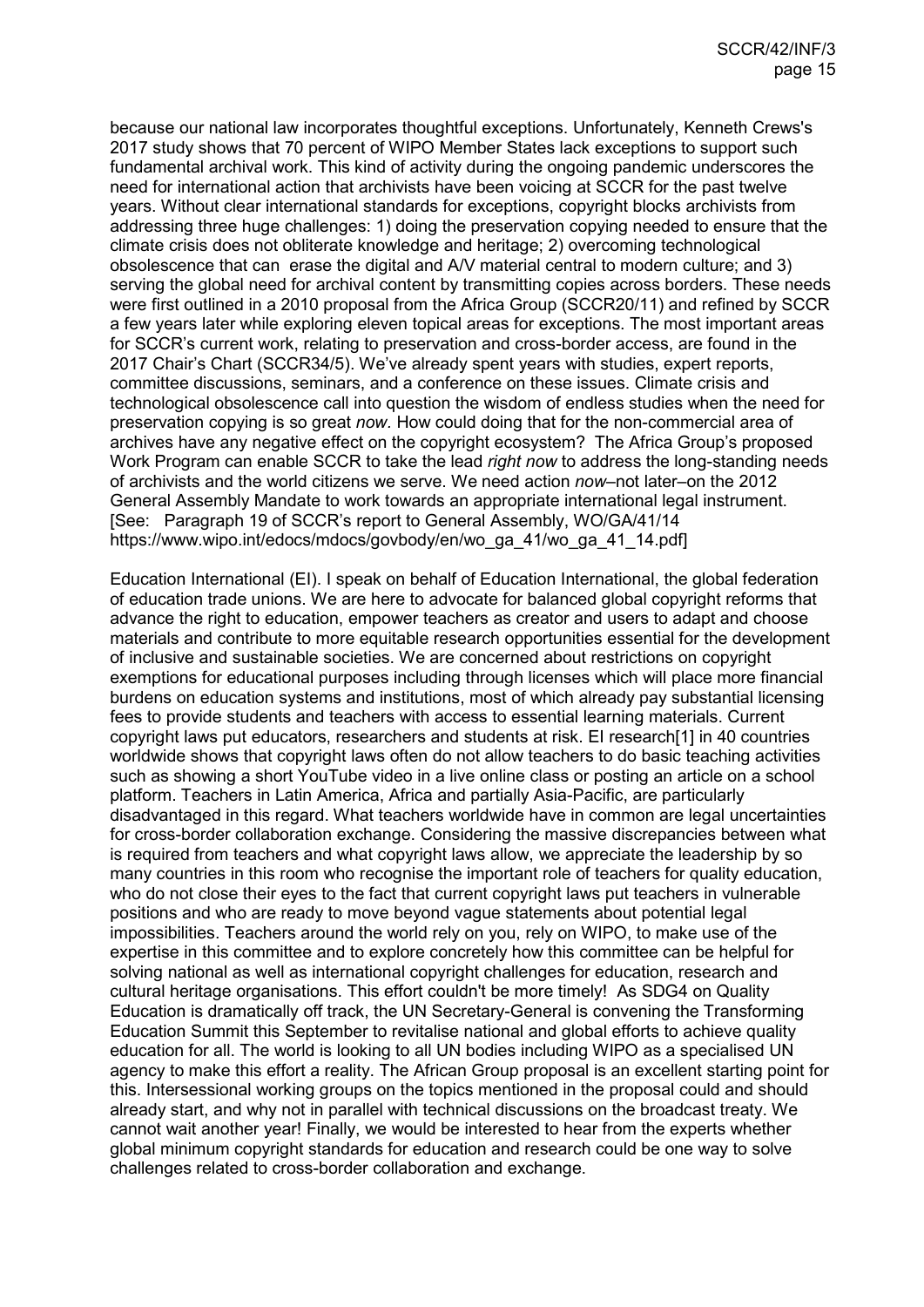The International Authors Forum (IAF). The International Authors Forum (IAF) is thankful for the opportunity to submit its statement on the topic of Exceptions and Limitations for discussion at SCCR42. Authors want the widest possible lawful access to their works. Authors welcome libraries, archives and educational institutions as vital points of access to their works, but there must be a balance of access and reward to ensure that they can continue to create the works that are enjoyed. Research in the UK, *An economic analysis of education exceptions* (2012, PriceWaterhouseCooper), identified that many authors, particularly of educational works, would potentially stop creating these works due to declining remuneration if a licensing scheme was not in place to fairly reward them for their efforts. Recent cases in Canada have shown that the unregulated expansion of the educational exception in their Copyright Modernization Act (2012) has led to significant losses of income for Canadian authors: a likely unintended consequence but an unjust, detrimental effect on authors nonetheless, considering it is their work that is being used without compensation. In the context of the COVID-19 pandemic authors in many countries have suffered but have still made significant efforts to make their works accessible to users in these difficult times, conscious of the benefits their work can bring to so many people. The need to support authors is more urgent than ever and this should not be a time to weaken the rights of creators. In a webinar IAF hosted on the subject of exceptions and limitations we heard loud and clear messages that the creative industries need some certainty to invest in creators who take a significant risk in creating their work typically with no certainty of remuneration. We also heard how in some countries authors and publishing industries are struggling where there are poorly designed exceptions and limitations, in comparison to counties where copyright legislation is flexible and responsive to both enable use and pay authors. The panellists at this event made clear that overly broad exceptions and limitations can have a significantly negative impact. This discussion can be watched online and is important for considering the view of authors on this subject. Authors play an important role in rights to access education and culture, as the initial creators of the creative works that users around the world access. With their works forming the foundation of educational resources around the world, authors continue to create resources for people to learn throughout their lives. A good environment for authors ensures authors can create quality education, as well as inclusive education for their communities. It should not be the case that a country has to rely on the dominant creative industries of western countries for educational materials. Student should have some access to educational materials that reflect the diverse cultures and languages of the world and the student. Authors believe that existing provisions contain enough flexibility for countries represented at WIPO to continue to work towards national solutions, such as licensing frameworks, which can be developed according to local needs. Authors recognise that each country must aim to respond to its local needs. However, in no country are authors able to work and create effectively when they are entirely either denied remuneration or inadequately paid. While each country represented at WIPO has libraries, archives and educational institutions seeking to secure access to works, it must not be forgotten that there are authors in each of the WIPO Member State whose rights and property are affected. In many countries, there are already copyright provisions in place that establish licensing frameworks which enable access through libraries, archives and educational institutions while ensuring fair payment to authors and respect of their rights regarding their works. In *An economic analysis of education exceptions* (2012, PriceWaterhouseCooper) it was found that almost 25% of authors in the UK derived more than 60% of their income from secondary licensing income, while a 10% decline in authors' income would lead to a 20% drop in output. There is a clear case for fair licensing and collective management organisations as a means to efficiently ensure the balance of access to works and reward to authors. IAF opposes any blanket expansion of copyright exceptions and limitations that would not properly consider the needs of authors and would prefer to see the work focused on ensuring authors can sustainably generate creative and educational works for readers. Instead of any such approach that would threaten the sustainability of authors' ability to create, where possible IAF would encourage consideration for positive solutions that can ensure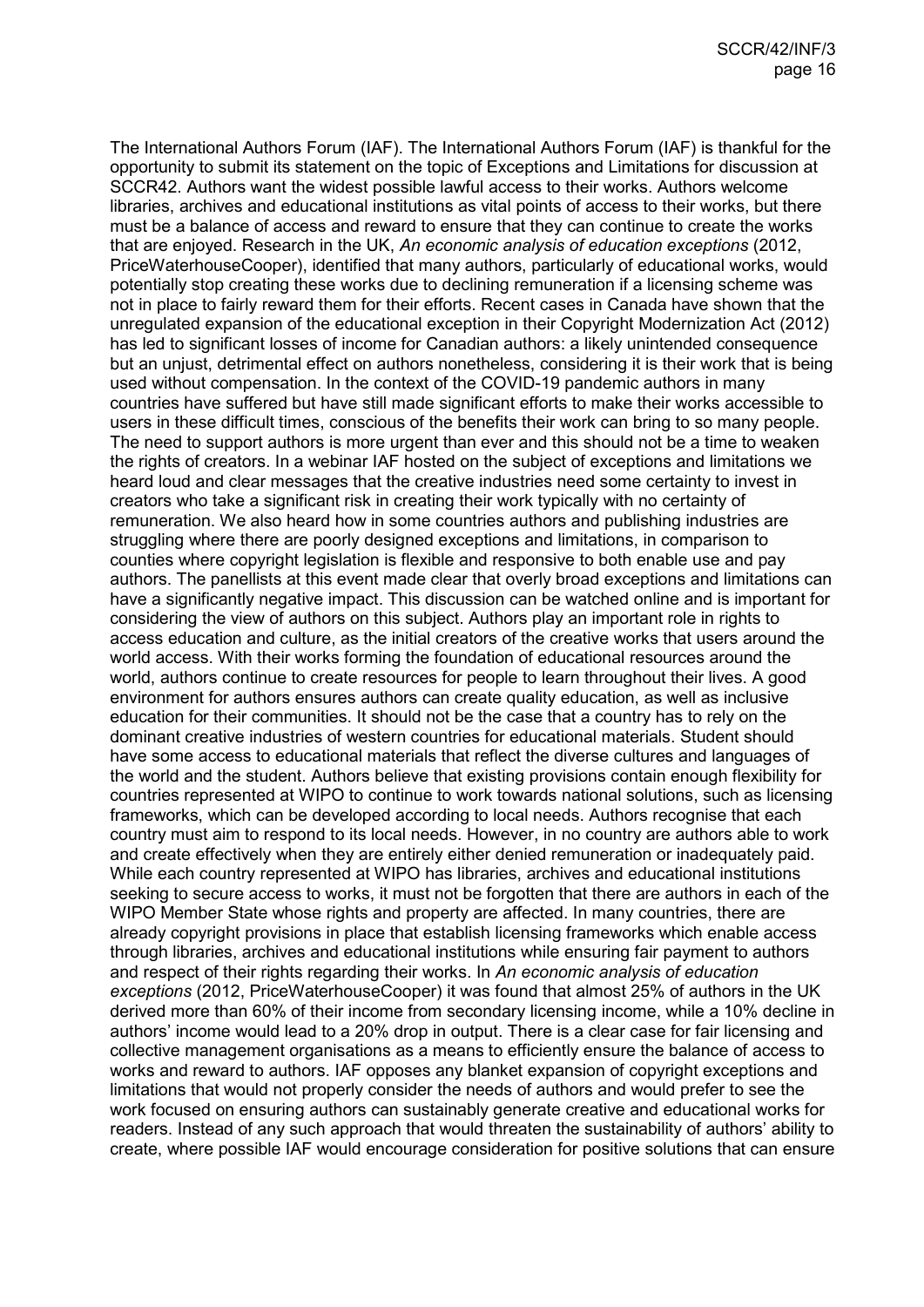the ability of authors to create looking at best practices with considerations for the digital environment.

COMMUNIA. Dear Delegates, It will not be easy to convince your families, friends, neighbors that policymakers from across the world should spend time discussing how to improve copyright exceptions. There is absolutely no doubt that the restrictions copyright laws pose on access to knowledge and information condition the right to education and the right to research, and that educational and research exceptions benefit society as a whole. That is what will determine whether teachers can show a short news report during live-streamed online classes, whether researchers can conduct medical research or track disinformation online. Yet, the fact that copyright laws are hard to understand will be an obstacle to reforming copyright laws at national level. Therefore, when Global North delegations claim that each one of you can go back to your countries and introduce exceptions that work for education and research in the 21st Century, we say: that is easier said than done. Indeed, if you look at the national exceptions for education and research in the European Union, before the recent EU-wide copyright reform, you will see that not even the EU Member States were investing time in solving these issues if they had not been forced to do so through a binding regional instrument. It should also be said that the fact that copyright exceptions are now outdated only in the Global South does not make this issue less problematic for the Global North. Institutions in Europe and North America engage in crossborder education and research activities outside of their regions on a regular basis. Think about EU distance education programmes attended by students located in Latin America or international research programmes involving North American and Asian researchers. It is clear that the lack of the same minimum set of rights across the world prevents these cross-border activities from taking place, affecting both the North and the South. We understand that this Committee is not ready to make a decision on how to positively affect copyright frameworks to actually protect the right to education and research. At the same time this Committee has been discussing this agenda item for nearly 15 years. We believe that it is fair to say that the work undertaken by the Committee so far has not had much impact on the copyright provisions that frame how educators and researchers can have access to knowledge and information. The African Group proposal could change the course of action to make the work of the Committee more useful. We, thus, urge this Committee to use its best efforts to reach an agreement on how to move forward towards more positive and impactful outcomes.

# **AGENDA ITEM 9: OTHER MATTERS**

# *Digital Environment*

Delegation of India. We would firstly like to thank the GRULAC for introducing the proposal for analysis of Copyright related to digital environment through document SCCR/31/4 in 2015 and also thank the Secretariat for organizing today's session during SCCR/42, as well as authors and experts for providing us with the comprehensive studies on various aspects of copyright in the digital environment. These reports highlight the rapidly evolving digital music marketplace and challenges faced by the authors, composers and performers in obtaining fair remuneration for the use of their work and performance on streaming platforms. The studies are very useful in understanding the growing nature of music in the digital environment and addressing various issues faced by the authors, composers and performers around the world with respect to obtaining visibility and challenges in penetrating international platforms. To reduce the value gap, a balanced regime that enables authors, composers and performers to receive compensation for their work is important and there is a need to improve the market distribution models. It is imperative to have a solution both at domestic and international level and understand the broader implications within the existing copyright framework. We have also noted the legal consideration made under the document SCCR/41/3, on strengthening the technological infrastructure of Collective Management Organizations so as to enable them to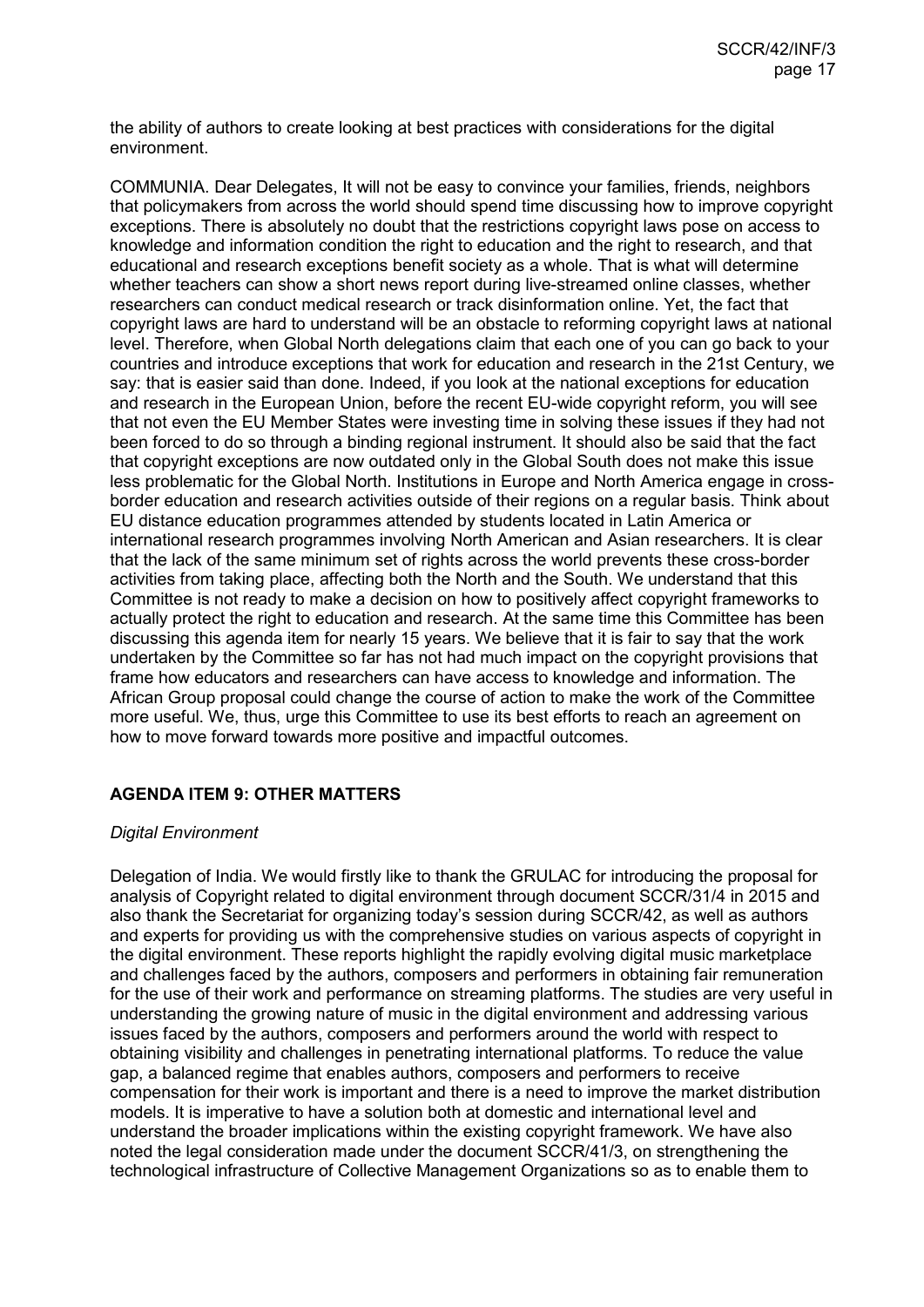have enhanced reciprocity on an international level when the performances are used across borders. We further understand the importance of having effective technological tools at the disposal of CMO's to measure the length of exploitation of works and performances on digital platforms. We would also like to thank Ms. Irene Calboli and Mr. George Hwang for their study on the 'Online Music Market and main business models in Asia'. As noted by the authors, there exists many diverse economies varying from very mature music markets to developing ones, with linguistic and regional differences, therefore a country-by-country or regional in-depth analysis should be encouraged. We would also like to take the opportunity to suggest that the topic of copyright in digital environment be maintained in the committee and discussions be continued on the important and highly pertinent topic in the times we live with increased focus and attention of this committee.To this extent w support the proposal of GRULAC for an information session during SCCR/43 on music streaming market. Also the regional or country analysis maybe explored further through discussions during the next SCCR, whereby further information sessions may be organized and possibility of a work program may be discussed by the secretariat and Member States to foster an exchange of best practices and legal impact.

Association of European Performers organisations (AEPO-ARTIS), Federación Ibero-Latinoamericana de Artistas, Interpretes y Ejecutantes (FILAIE), International Federation of Musicians (FIM) and Societies' Council for the Collective Management of Performers' Rights (SCAPR). In December 2015, the SCCR received GRULAC's proposal "for an analysis of copyright related to the digital environment" (SCCR/31/4). The document noted that "[...] the low payment of creators, composers, songwriters and performers is today the most visible part of the impact caused by technological advances in the use of protected works in the digital environment. In the music industry in particular, [...] there are questions about the importance that has been attributed to these creators and performers and if it is enough" (p. 3). GRULAC considered that a right to equitable remuneration "could ensure greater balance in the relationship between these artists and record companies" (p. 8). In line with SCCR decisions, five studies on the issue have been commissioned by WIPO. One of them (SCCR/41/3), carried out by experts Chris Castle and Claudio Feijóo, focuses specifically on the situation of performers. The study confirmed the disturbing findings raised by GRULAC. It also highlighted the deficiencies in the protection granted to performers by international treaties and suggested paths for correcting the anomalies, in particular by way of entrusting the collection of remuneration from platforms to performers' collective management organisations (CMOs). We are grateful to the SCCR and WIPO's Secretariat for assuming their responsibilities by ensuring that the GRULAC proposal was followed up. Examining the issue from all angles, the Castle-Feijóo study constitutes an important stage. It should now be followed up and consolidated to achieve concrete expression for performers' legitimate expectations and take into account their priceless contribution to culture. The Covid-19 pandemic has just underscored the striking contradiction between the steep market growth and financial success of digital music platforms, on the one hand (in 2021, recorded music revenues reached US\$25.9 billion, with a 21.9 % growth in paid streaming revenues), and the paltry remuneration received by performers from online uses, on the other. Against this backdrop, the  $\epsilon$  275M paid to Universal Music Group CEO in 2021 or the purchase by Spotify of naming right to FC Barcelona's stadium for € 280M can be perceived as provocative by the global artists community. These recent developments make a further follow up by the SCCR even more compelling. To this end, almost seven years after the publication of the GRULAC proposal, we would respectfully suggest to the Member States that they: Request that the Proposal for an analysis of copyright related to the digital environment be placed on the agenda of SCCR work as a separate item, instead of being dealt with under "Other Matters"; Discuss and identify concrete solutions to be translated into a suitable instrument such as a WIPO recommendation, resolution, or declaration to guarantee that performers receive a remuneration for all online uses of their performances; Consider a similar process with regard to the audiovisual streaming and download market, where the situation of performers raises the same concern as in the music field.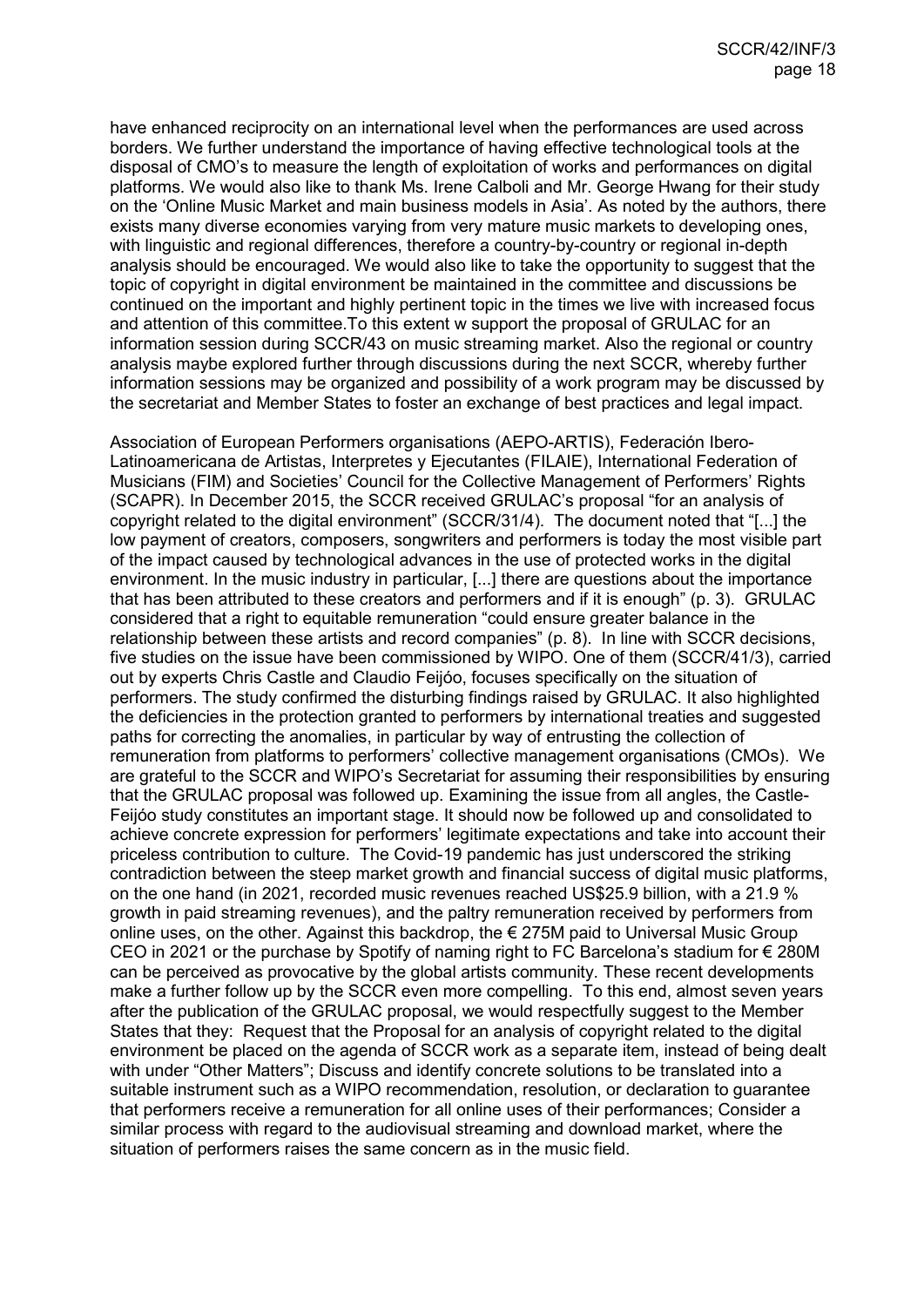Association of European Performers organisations (AEPO-ARTIS), Federación Ibero-Latinoamericana de Artistas, Interpretes y Ejecutantes (FILAIE), International Federation of Musicians (FIM) y Societies' Council for the Collective Management of Performers' Rights (SCAPR). En diciembre de 2015, el SCCR recibió la Propuesta "de análisis de los derechos de autor en el entorno digital" (SCCR/31/4) presentada por el GRULAC. El documento señalaba que "[…] la baja remuneración de creadores, compositores y artistas intérpretes o ejecutantes es hoy la parte más visible del impacto que han tenido los avances tecnológicos en el uso de obras protegidas en el entorno digital. Específicamente en la industria musical, […] no faltan los que se preguntan si se valora suficientemente la función de los creadores y los artistas intérpretes y ejecutantes" (p. 3). El GRULAC consideró que el derecho a una remuneración equitativa "podría garantizar un mayor equilibrio en las relaciones entre estos artistas y las casas discográficas" (p. 8). Siguiendo la línea de las decisiones del SCCR, la OMPI ha encargado cinco estudios sobre la materia en cuestión. Uno de ellos (SCCR/41/3), desarrollado por los expertos Chris Castle y Claudio Feijóo, se centra específicamente en la situación de los artistas intérpretes y ejecutantes. El estudio confirmó las inquietantes conclusiones planteadas por el GRULAC. Asimismo, destacó las deficiencias en la protección concedida a los artistas intérpretes y ejecutantes por parte de los tratados internacionales y sugirió vías para corregir las anomalías, en particular confiando la recaudación de la remuneración de las plataformas a las entidades de gestión colectiva de los artistas intérpretes y ejecutantes. Agradecemos al SCCR y a la Secretaría de la OMPI que hayan asumido sus responsabilidades garantizando el seguimiento de la propuesta del GRULAC. Examinando el tema desde todos los ángulos posibles, el estudio de Castle y Feijóo constituye un paso importante. Ahora debe seguirse y consolidarse con el fin de lograr una expresión concreta de las legítimas expectativas de los artistas intérpretes y ejecutantes y tener en cuenta su incalculable contribución a la cultura. La pandemia del Covid-19 ha subrayado la llamativa contradicción entre el fuerte crecimiento del mercado y el éxito financiero de las plataformas digitales de música, por un lado (en 2021, los ingresos de la música grabada alcanzaron los 25,9 millones de dólares, con un crecimiento del 21,9% en los ingresos derivados del streaming de pago), y la irrisoria remuneración recibida por los artistas intérpretes y ejecutantes de los usos online, por el otro. En este contexto, los 275 millones de euros pagados al CEO de Universal Music Group en 2021 o la compra por parte de Spotify del derecho de denominación del estadio del FC Barcelona por 280 millones de euros pueden ser percibidos como una provocación por parte de la comunidad de los artistas globales. Estos acontecimientos recientes hacen que un seguimiento por parte del SCCR sea, aun, más obligado. A tal efecto, y casi siete años después de la publicación de la propuesta del GRULAC, nos gustaría sugerir, con todo respeto, a los Estados Miembros que: Soliciten que la Propuesta de análisis de los derechos de autor en el entorno digital se incluya en el orden del día de las labores del SCCR como un punto separado, en lugar de tratarse dentro de "Otros asuntos"; Debatan e identifiquen soluciones concretas que se traduzcan en herramientas adecuadas tales como una recomendación, resolución o declaración de la OMPI para garantizar que los artistas intérpretes y ejecutantes reciben una remuneración por todos los usos online de sus interpretaciones y ejecuciones; Consideren un proceso similar para el caso del streaming y las descargas en el mercado audiovisual, en tanto que la situación de los artistas intérpretes y ejecutantes suscita la misma preocupación que en el ámbito musical.

Association of European Performers organisations (AEPO-ARTIS), Federación Ibero-Latinoamericana de Artistas, Interpretes y Ejecutantes (FILAIE), International Federation of Musicians (FIM) et Societies' Council for the Collective Management of Performers' Rights (SCAPR). En décembre 2015, le SCCR a pris connaissance de la proposition du GRULAC « pour un examen du droit d'auteur dans l'environnement numérique » (SCCR/31/4). Ce document constatait que « [...] la faible rémunération versée aux créateurs, aux compositeurs, aux auteurs et aux interprètes est la répercussion la plus manifeste des progrès techniques réalisés en ce qui concerne l'utilisation dans l'environnement numérique d'œuvres protégées. Dans l'industrie musicale en particulier, [...] nombreux sont ceux qui se demandent si le rôle des créateurs et interprètes est suffisamment valorisé. » (page 3) Le GRULAC considérait qu'un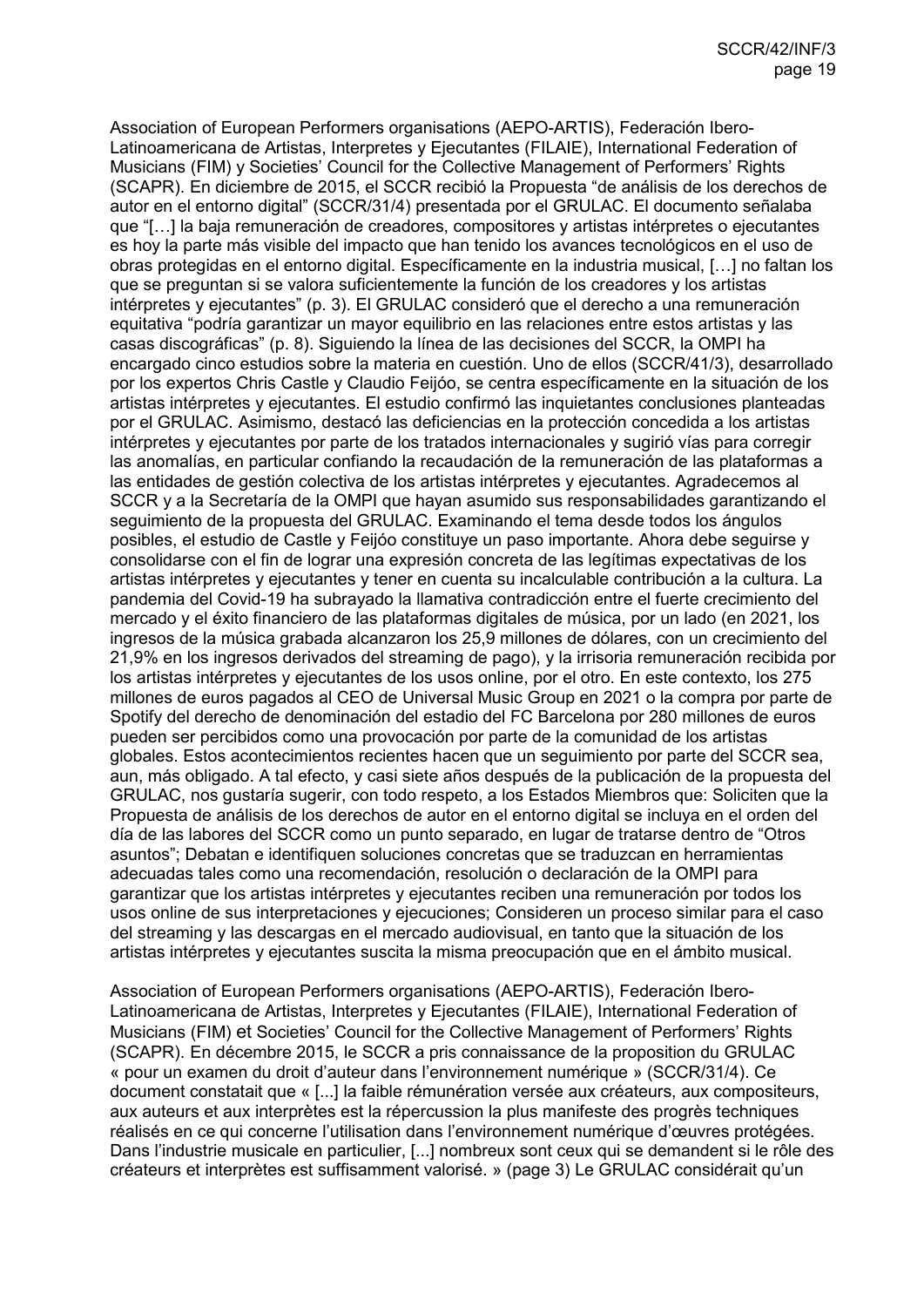droit à rémunération équitable « pourrait apporter un meilleur équilibre dans la relation entre [les] artistes et les maisons de disques. » (page 9) Conformément aux décisions du SCCR, cinq études sur le sujet ont été publiées par l'OMPI. L'une d'entre elles (SCCR/41/3), menée récemment par les experts Chris Castle et Claudio Feijóo, s'intéresse spécifiquement à la situation des artistes interprètes. Elle a confirmé le constat préoccupant dressé par le GRULAC en 2015. Cette étude souligne également les lacunes dans la protection des droits des artistes interprètes par les traités internationaux et suggère des pistes pour corriger les anomalies constatées, en particulier en confiant aux organismes de gestion collective des artistes interprètes (OGC) la perception d'une rémunération auprès des plateformes. Nous sommes reconnaissants au SCCR et au Secrétariat de l'OMPI d'avoir pris leurs responsabilités en s'assurant que des suites soient données à la proposition du GRULAC. L'étude Castle-Feijóo, qui examine le problème dans toutes ses dimensions, constitue à cet égard une étape importante. Il est désormais nécessaire de poursuivre et consolider ce travail afin de répondre concrètement aux attentes légitimes des artistes interprètes et prendre en compte leur contribution irremplaçable à la culture. La pandémie de Covid-19 a récemment mis en lumière la contradiction choquante entre, d'une part, la forte croissance du marché et les profits financiers des plateformes de musique numérique (en 2021, les revenus du marché de la musique enregistrée ont atteint 25,9 milliards de dollars US, avec une croissance de 21,9% des revenus du streaming) et, d'autre part, le niveau dérisoire des rémunérations perçues par les artistes pour les utilisations en ligne. Dans ce contexte, les 275 millions d'euros versés au PDG du groupe Universal Music en 2021, ou l'achat par Spotify des droits auprès du club de football FC Barcelone pour 280 millions d'euros peuvent être perçus comme une provocation par l'ensemble de la communauté des artistes. Ces évènements récents rendent plus indispensable encore la poursuite des travaux du SCCR. À cet effet, près de sept années après la publication de la proposition du GRULAC, nous suggérons respectueusement aux États Membres : De demander l'inscription de la Proposition pour un examen du droit d'auteur dans l'environnement numérique à l'ordre du jour des travaux du SCCR en tant que point spécifique, et non pas parmi les « questions diverses » ; De débattre et d'identifier des solutions concrètes reposant sur un instrument adapté tel qu'une recommandation, une résolution ou une déclaration de l'OMPI, afin de garantir que les artistes interprètes reçoivent une rémunération pour toutes les utilisations en ligne de leurs interprétations ; D'envisager une démarche similaire en ce qui concerne le marché du streaming et du téléchargement audiovisuels, la situation des artistes interprètes y étant tout aussi préoccupante que dans le domaine musical.

International Federation of Musicians (FIM). La Fédération Internationale des Musiciens remercie le Secrétariat pour la manière équilibrée dont il assure la mise en œuvre du mandat du SCCR qui fait suite à la proposition du GRULAC « pour un examen du droit d'auteur dans l'environnement numérique » (SCCR/31/4). Les études relatives à la situation des artistes interprètes dans le marché numérique, publiées lors de la 41<sup>e</sup> session de ce comité, constituent un apport important au travail de réflexion engagé depuis 2015. En particulier, l'étude sur « Les artistes dans le marché de la musique numérique : considérations économiques et juridiques » (SCCR/41/3) confirme, documents à l'appui, le diagnostic initial du GRULAC. Les revenus perçus par les artistes principaux au titre des utilisations en ligne de leurs enregistrements sont trop souvent dérisoires, les artistes non-principaux ne percevant, quant à eux, aucune rémunération. Ce problème se conjugue aux effets du modèle de distribution au prorata, qui conduit les consommateurs à payer pour de la musique qu'ils n'écoutent pas. Un nombre croissant d'artistes de renom tels que Paul McCartney, les Rolling Stones, Barry Gibb, Kate Bush ou Tom Jones expriment ouvertement leur frustration, le streaming leur offrant des revenus inférieurs à ceux qu'ils perçoivent des radios, malgré une similitude frappante entre radios et playlists. Dans le même temps, la rémunération du PDG de Universal Music Group a atteint près de 300M \$US en 2021, suscitant l'incompréhension des artistes dont les revenus se sont effondrés pendant la pandémie. Cette situation dure depuis trop longtemps. Le moment est venu de traduire les droits des artistes en véritables rémunérations. L'étude de Chris Castle et Claudio Feijóo offre une base de travail solide qui devrait permettre au SCCR d'avancer sur ce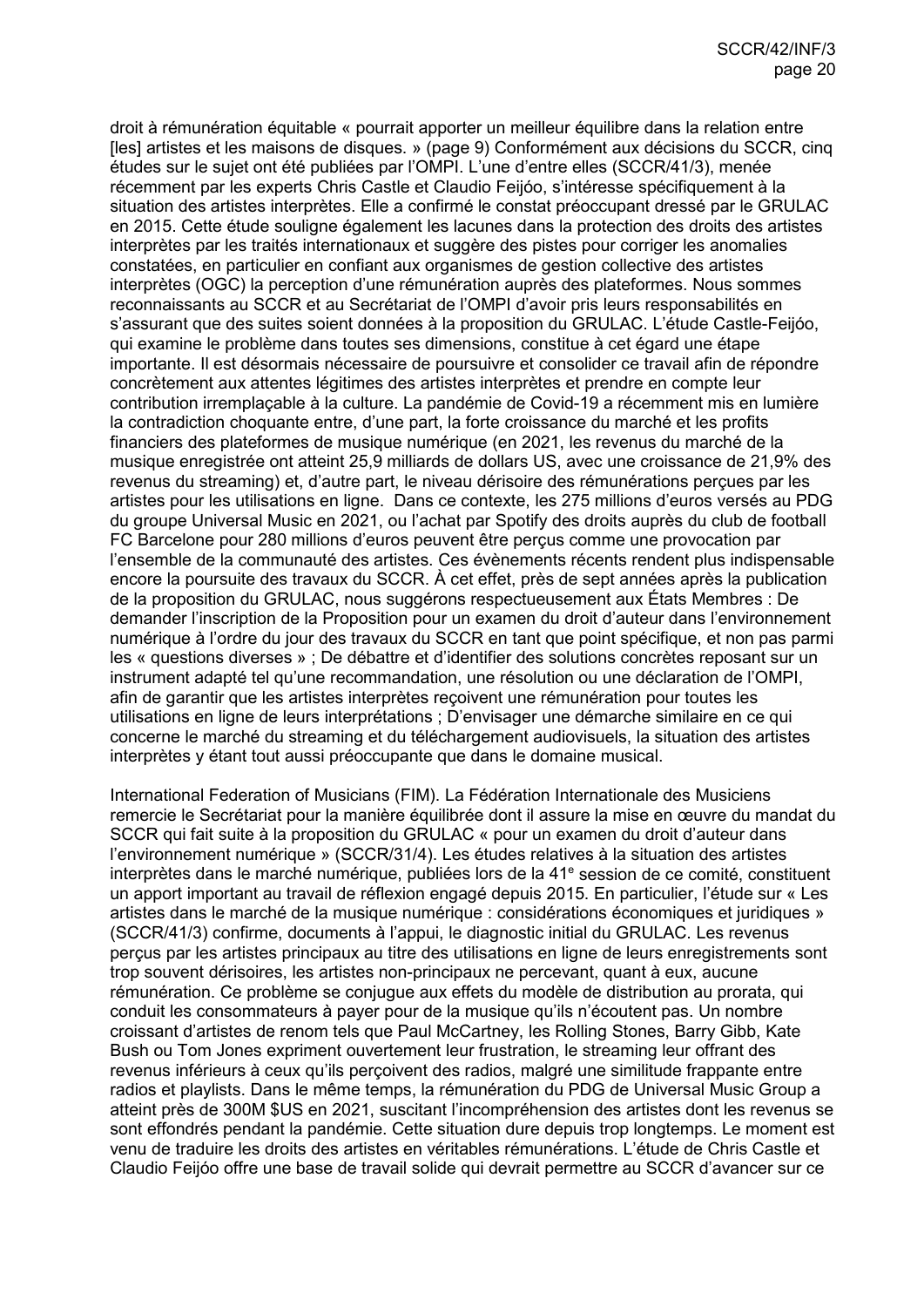sujet en examinant différentes options, y compris celle d'une rémunération équitable perçue directement auprès des plateformes et distribuée aux artistes via leurs organismes de gestion collective. À cet effet, il nous semble opportun que cette question soit formellement inscrite à l'ordre du jour des travaux de ce comité. Nous pensons également qu'une recommandation, une résolution ou une déclaration constituent des options appropriées pour avancer vers la mise en place d'une garantie de rémunération pour tous les artistes interprètes de la musique.

The International Authors Forum (IAF). In the digital environment, creators' works are used more than ever and we would like to thank the members and speakers who have acknowledged the importance of appropriate remuneration to foster the work of creators. IAF hopes that analysis of Copyright Related to the Digital Environment propose by Group of Latin American and Caribbean Countries (GRULAC) could holistically consider the impact of the digital environment on authors and, in particular, the impact of business models in streaming on creators. We thank the GRULAC for its proposal on this important area of work and hope this issue will remain on the agenda. While the works of authors across the world are now being accessed online more than ever before, creators are not always fairly remunerated for such access. Screenwriters, for example, often remain unpaid for the use of their work online despite audio-visual works generating significant revenues for on-demand services. It is often difficult to resolve this lack of remuneration, given the huge inequality in the negotiating relationship between producer and screenwriter. Authors' organisations such as the Federation of Screenwriters in Europe (FSE) and the Federation of European Film Directors (FERA) have called for the need for an additional right as well as better creator contracts to resolve this. Therefore, authors urgently need remuneration rights that reflect the myriad uses of their works in the digital age. An Unwaivable Right to Remuneration (URR) for online uses would ensure that authors are properly rewarded for their contribution to the vast libraries of work now being made available by on-demand streaming services. At a webinar hosted by IAF earlier this year on URR we heard about the success of URR in Spain, Italy, France and Belgium. We would urge WIPO to consider the role of URR in the digital environment, particularly given the rising dominance of streaming platforms.

# *Resale Right*

Central European and Baltic States (CEBS) Group. Mr. Chair, The CEBS Group would like to once again express its gratitude to the delegations of Senegal and Congo for proposing the topic of resale right at the international level, in particular at SCCR. We also thank the Secretariat for the update and the representatives of the Task Force for their work. The CEBS Group supports making the resale right a standing agenda item of the Committee and looks forward to the discussions on this important topic in the future work of this Committee.

The African Regional Intellectual Property Organization (ARIPO). Thank you, Mr. Chairman, we commend the Chair for your stewardship and leadership as you Chair this Committee. The African Regional Intellectual Property Organization (ARIPO) supports the proposal made by Senegal and Congo on Resale Rights. ARIPO aligns itself with the Africa Group statement and looks forward to having constructive and fruitful engagements on resale rights by this Committee. ARIPO encourages its Member States to support and contribute constructively to the proposal made by Senegal and Congo on Resale Rights, and further encourages its Member States who are yet to include the resale rights in their national legislations to do so and put in place or strengthen the institutional structures to administer the resale rights. Mr. Chairman, may I thank you for this opportunity you have given me, and I wish you well as you Chair this Committee to have fruitful deliberations.

DACS. Thank you Chairman for the opportunity for DACS to take the floor on this important topic. Thank you to the Chair and Secretariat for facilitating a fruitful discussion today. DACS is a UK CMO for visual artists and has collected and distributed Artist's Resale Right royalties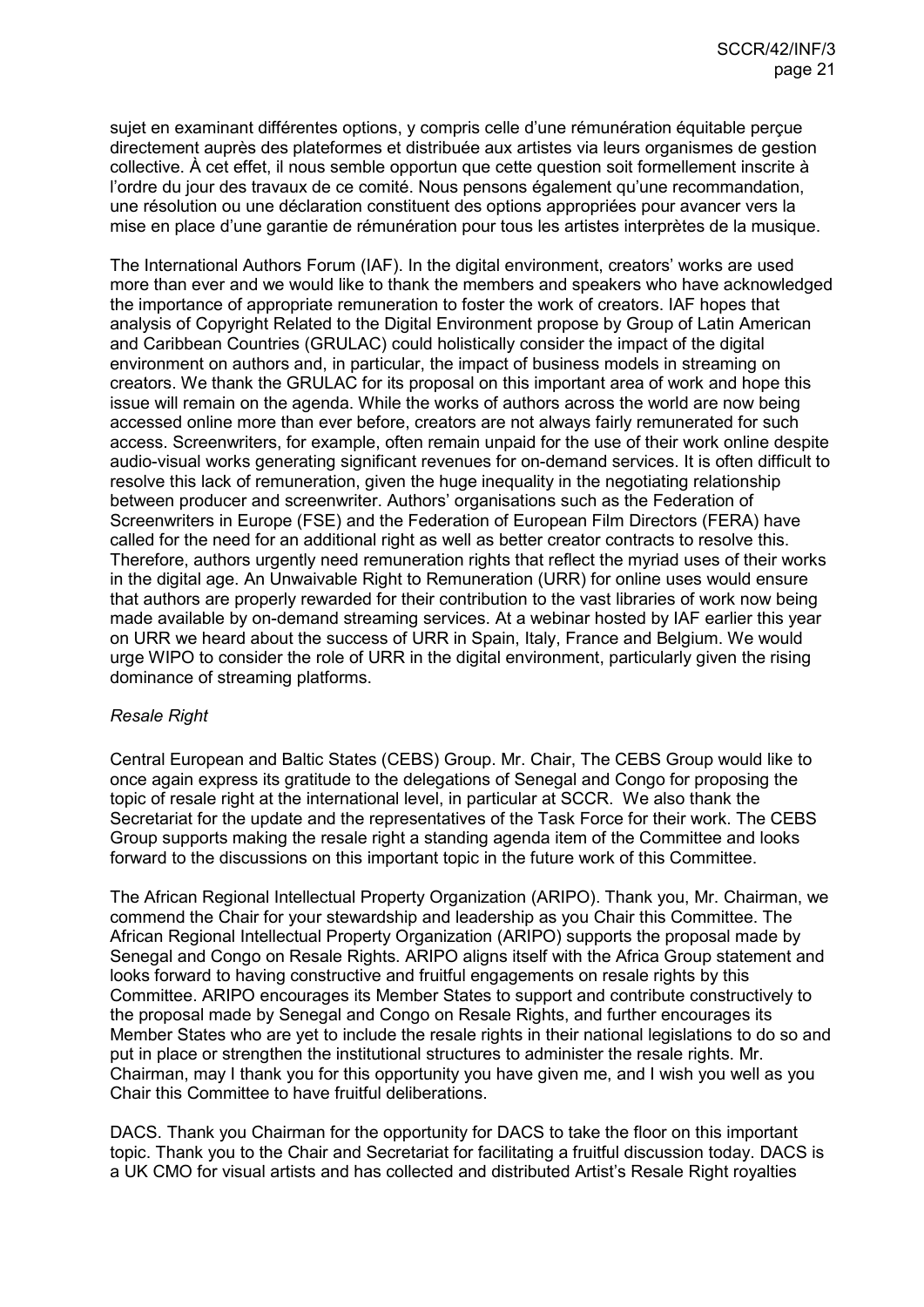since the law came into place in the UK in 2006. Since this time DACS has paid out over £100 million to visual artists and their estates. Royalties from Artist's Resale Right are a vital source of income for thousands of visual artists, allowing them to reinvest in their practice. Many artists report to DACS the high costs involved in being an artist: paying for studio space, paying to store and insure their works, paying towards the cost of facilitating their works to be exhibited. Resale royalties have enabled artists to meet these costs, which in turn produces a benefit to the public to access their works in museums and galleries. Artists were hard hit by the Covid-19 pandemic in the UK. A survey of artist in 2020 informed us that three-quarters of artists were immediately financially impacted by Covid-19, due to cancelled exhibitions and projects; loss of studio space and loss of opportunities to showcase their work. Now more than ever Artist's Resale Right royalties are providing a crucial life-line to artists to keep them making their work. Visual artists contribute so much to society: they help us to learn, to think creatively and to connect with one another and our communities. The visual arts supports social and economic growth in the UK and throughout the world. DACS supports the inclusion of the Artist's Resale Right into the normative agenda of the SCCR, and the work that the Task Force is undertaking. DACS would be pleased to contribute to the work of the SCCR.

European Visual Artists (EVA). Dear Mr Chairman, thank you for allowing EVA to take the floor again. The resale right for the authors of original works of art is a flagship right for painters, sculptors, designers, photographers and other visual artists whose works are selling on the secondary art market. It has been invented 100 years ago in France and is enabling that artists and their families receive a share of the profit others gain by reselling their works on the secondary art market. In general it's a small percentage of the resale price but very valuable income for the individual artist. When more member countries will apply the resale right in the future, more artists can benefit from resales across borders and take part in the globalized art market. The right is an important income source and an irreplaceable tool of information for artists on the success of their works on the secondary market. While being highly welcome by authors the right has no impact on the art market (for artists testimonies please consult www.resale-right.org). During the Covid-19 pandemic it became even more appreciated when the artists were hit very hard by the immediate closure of all public venues where art is exposed, sold and resold. On the other side some Art market professionals, in particular the bigger houses showed resilience by switching to online formats. The numerous excellent documents prepared by the Task Force, by Marie-Anne Ferry-Fall and Professor Sam Ricketson and many others, with the fundamental study by Professor Sam Rickston (2016) and the economic study By Professors Farchy and Graddy (2017), and finally by the WIPO International Conference have provided with highly valuable expert knowledge on the resale right to this committee. Most delegations of this committee showed constant overwhelming support over the past years. While we continue advocating for the inclusion of the matter into the regular agenda of the SCCR, we also support as a next step the development of a toolbox to encourage more member countries to put in place collective management for the resale right. The tools and practices applied by collective management organisations facilitate the management on national and international level for the authors and for art market professionals. As already mentioned in our statement on E&L we believe that a strengthening of collective management for visual artists globally would be beneficial for all visual artists. EVA will be pleased to further contribute to the important work and the debates of the SCCR.

The International Confederation of Societies of Authors and Composers (CISAC). Thank you, Mr. Chairman. We would like to thank Miss Ferry-Fall and Professor Ricketson for the comprehensive update on the activity of the taskforce on the Artists' Resale Right. We would also like to thank the Committee for giving us the chance to take the floor remotely. We are pleased to see that the work of the task force is progressing swiftly, bringing added value to the discussions in the Committee and shedding more light on the different aspects of this issue. The various reports produced by the task force at the latest sessions complement the authoritative studies presented at the plenary since the RR was introduced in the agenda of the committee,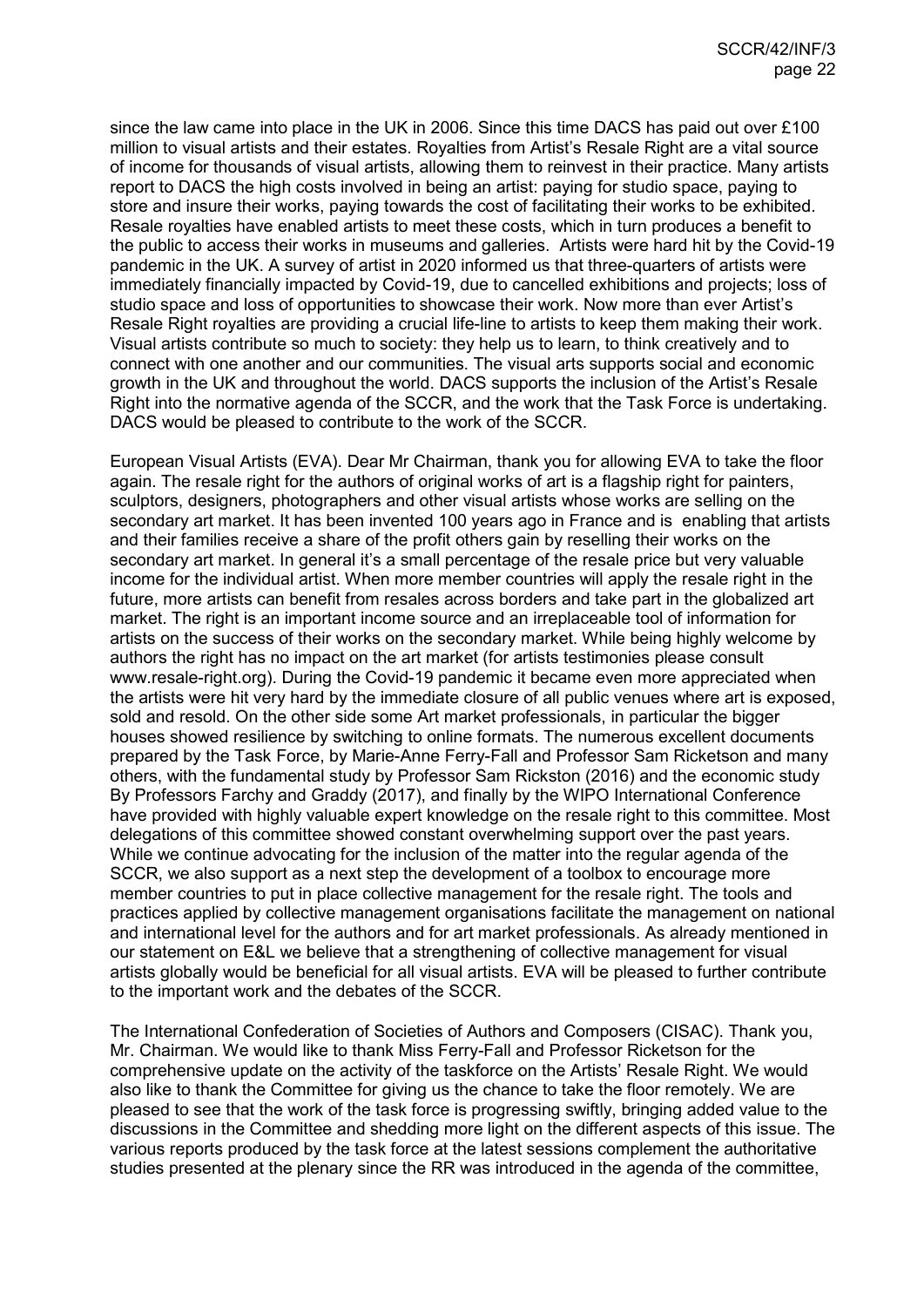and I would mention in particular: the study of Professor Ricketson, that provided valuable insights into resale right legislation across the world; and the economic study by Professors Farchy and Graddy, presented in plenary session in 2017, which showed no evidence about an alleged negative impact of the RR on the art market. Mr. Chair, The RR is an important source of income for visual artists and their families. Not only it provides an equitable share in the value of their works, but also, it enables authors to maintain a connection with their works in the secondary market. Its importance has become more and more relevant under the pandemic, when artists were hit very hard by the immediate closure of all public venues where art is exposed, sold and resold. The RR has proven to be an important tool to foster creativity in visual arts and its implementation is increasing all across the world. More than 90 countries including all EU member states since 2001, have resale right legislation in place. In many other countries, possible implementation of the resale right is under discussion. But there is still a long way to go to ensure that all artists, without discrimination, can receive a fair share in the economic success of their works. Indeed, the absence of the right in countries representing major art markets prevents visual artists worldwide from fully benefiting from the right, since mutual recognition is required under international law. This means that that for an artist to receive the resale royalty, the right must be enacted both in his/her home country, as well as in the country where the work is sold. For this reason, it is important to ensure the effective harmonisation of the resale right and secure its availability around the world without discrimination. This would guarantee that visual artists all around the world, including native artists, have a way of sharing in the wealth created by their art, without having to rely on the trust or charity of art market middlemen. Mr. Chair, CISAC strongly encourages Member States to include the resale right as a standing item in the agenda of the SCCR. As an immediate next step for the task force, CISAC supports the proposal of working on a comprehensive toolkit which makes available to Member States practical information on the effective management of the right. We are confident that the wide range of practical inputs provided by the task force will dispel the doubts raised by some of the delegates and will encourage Member States to start as soon as possible substantive discussions on the proposal of Senegal and Congo towards a meaningful outcome. We remain at disposal to provide the Committee with information, evidence and testimonials from artists.

The International Authors Forum (IAF). The International Authors Forum (IAF) is thankful for the opportunity to submit its statement on Resale Right for discussion at SCCR42. Resale Right, through its global application, not only helps authors receive fair payment for work that will be sold before its value is known to them but can also be a means of fairness to artists when their work is resold into an international market. Resale Right provides a fair contribution to artists from the proceeds of ongoing sales in the global art market, as well as an incentive to continue creating. IAF wishes to express its thanks and support to the proposal from Senegal and Congo to include Resale Right as a standing item on the future agenda of the SCCR. It is important that artists in all countries can benefit from the resale of their creations. This is a matter of equity with how creators of other works are respected and rewarded for the continued enjoyment of their creation. Resale Right can comprise a significant part of an artist's income. A survey of artists in the UK found that 81% spent payments from Resale Right on their living expenses (DACS, 2016. *Ten Years of the Artist's Resale Right: Giving artists their fair share*). The study in document SCCR/35/7 provides evidence that the Resale Right does not have a negative impact on arts markets, while better supporting artists so is a net positive to support the arts. The Artists Resale Right can work as an important element of justice in the arts market. It both rewards artists when their work continues to be used It has been good to see reports from the Resale Right Task force at WIPO, the increase of information on this subject will be of benefit to all countries that already have or can establish Resale Right. Given the obvious benefits of the Resale Right to artists, IAF hopes that more countries will establish this right. As Resale Right acts as a matter of global fairness IAF hopes that the Task Force will be able to look at the opportunities reciprocity of Resale Right bring to achieve its intention of fairness. IAF strongly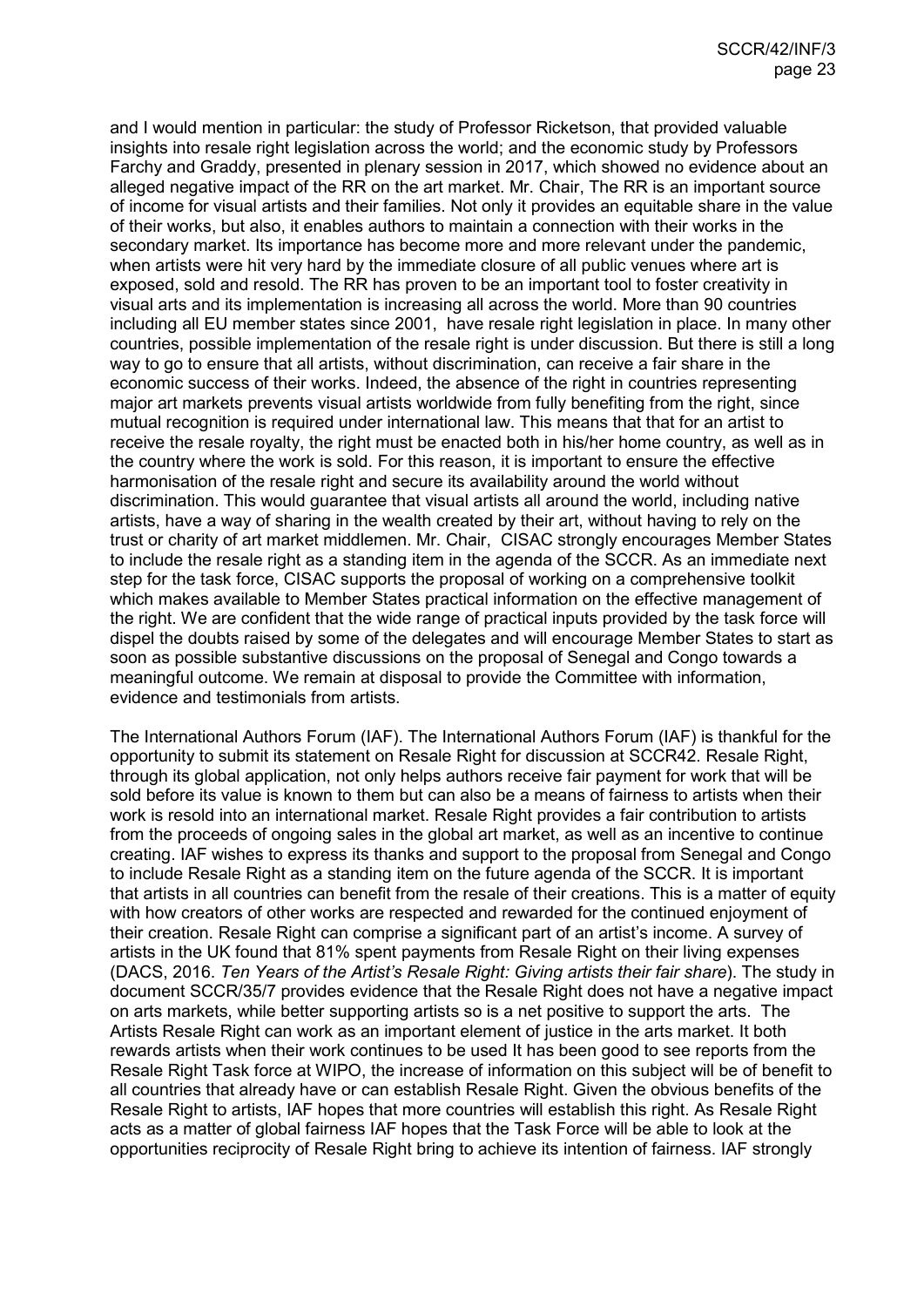supports the inclusion of Resale Right on the SCCR agenda and the progress of the Resale Right Task Force at WIPO.

## *Protection of the Rights of Theater Rights*

### *Public Lending Right*

The Delegation of Sierra Leone. Good morning or good afternoon, depending on where you are. As you know, Sierra Leone and co-sponsors have formally requested the SCCR to commission to WIPO a study to provide detailed information on Public Lending Rights (PLR) systems, their advantages and disadvantages, the different ways in which they may be implemented, and how countries can access the support and capacity building needed to take a PLR scheme forward, if they choose. At the 40th session of the SCCR, we presented the proposal and requested support from Committee members. The proposal enjoyed support from several Committee members and was deferred for discussion at this session at the last SCCR due to the limitations of hybrid working. Before turning to the proposal, we would like to clarify a few procedural and administrative points. First, we understand the SCCR has a large number of items under consideration on its agenda. As such, we do not wish or intend for PLR to be added as a substantive item for discussion, and we are not asking for work on a legal instrument or a treaty under this topic. Our core objective is for countries, particularly developing countries, to learn about PLR systems and their potential. The study is a standalone project that would be carried out by WIPO and presented to Member States when it is ready at a future SCCR- the study on theatres' directors rights was processed in the same manner. As such it would have a defined beginning and end and would therefore not risk overburdening the agenda of the SCCR. The proposed study would simply provide an opportunity to learn more about an important element of the ecosystem that supports the creative industries across the world. Additionally, it is our understanding that the Secretariat has the resources available to undertake the study if requested by the Committee. We believe, given that many countries represented at WIPO do not currently have a Public Lending Right, it would be good to approach this in terms of sharing of neutral information and focused only on fact finding research like the background or the reason for the implementation of PLR in each Member State. It would be important to conduct an extensive review on this as the diversity of Public Lending Rights systems around the world suggests a variety of strengths and weaknesses and important considerations of how it can reflect national needs and overcome divides in the international creative industries. We have seen there are different approaches that address how it can support creators in different ways and different approaches to funding. We would also like to highlight that we are not requesting a substantive discussion on the merits of PLR at this meeting, rather we are proposing a study on PLR that would be as it would be useful to have more information from the study first in order to take an informed position. The discussion is on the procedural point of requesting the WIPO Secretariat to prepare a study/factual mapping of PLR/ to provide the Committee with more information about PLR. Therefore, supporting this request will not amount to having taken any substantive position on PLR. This proposal is not suggesting any normative work. It is not suggesting a long term addition to the standing agenda as we would expect such a study to have a defined beginning and end with a presentation of information gathered to the nations represented at WIPO. We should consider the unique opportunity of SCCR as a forum to discuss timely substantive policy issues relevant to the stakeholders in Intellectual Property. This study would be a very useful opportunity for a sharing and analysis of national experiences and discussion and consideration in this forum that brings together nations, experts and stakeholders in a spirit of collaborative work and transparency. Finally, it is important to stress that while our Delegation believes that PLR has a real potential as one form of remuneration scheme to improve the situation of authors in developing countries, we do not wish to prejudge the outcomes of the study. The study will be comprehensive and consider all aspects of PLR schemes. PLR can be a serious boost to our creative industries as it helps maintain creativity and strengthen and promote local languages, traditions, and cultures. Our African creators, and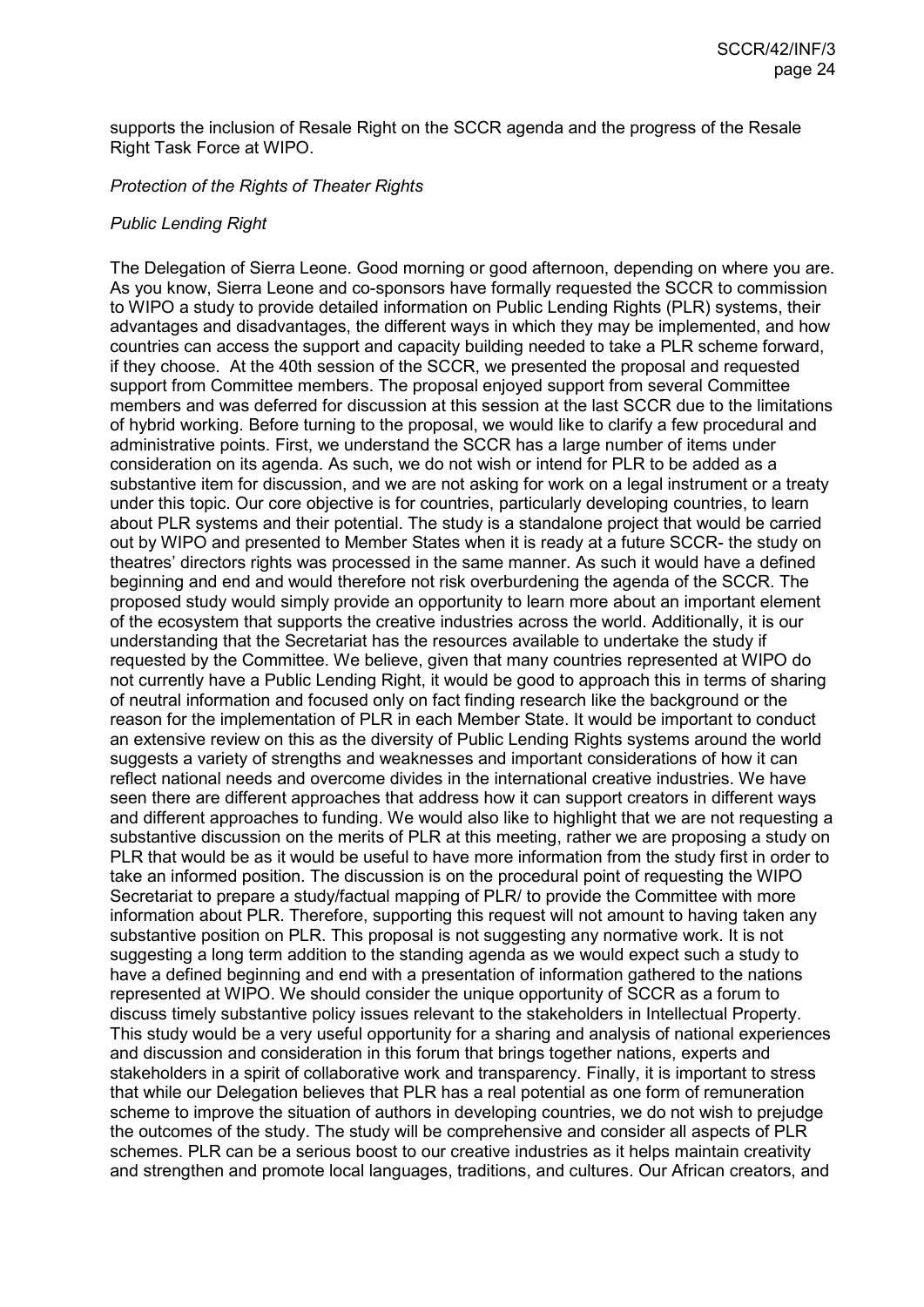truly many creators all around the world, have waited too long to reap in the benefits from the works that they create, and our societies and economies need to incentivize and develop our creative sector. We hope that the study will show how PLR can be implemented and how it can benefit local creators. This opportunity to share best practice and learn about potential opportunities to support more creators around the world should be taken. The flexibility and adaptability to local circumstances makes PLR a particularly good choice for us in developing countries seeking to support our poets, novelists, authors of academic books, and our libraries. As such, many African countries have expressed interest in PLR, including Malawi and Zanzibar that are actively working to implement PLR, and Burkina Faso, Ethiopia and Mozambique have an exclusive 'lending right' recognised in their copyright legislation. It is also included in the recently adopted ARIPO Model Law on Copyright and Related Rights. Our core objective is for Committee members to learn about PLR in order decide with facts in hand whether introducing PLR is a good idea or not. This Committee was established, more than 20 years ago, with a mandate to "consider emerging issues" in the field of copyright and related rights. A Study on Public Lending Right, which is generating interest all across the world, will contribute to fulfill this mandate. Mr. Chair, Committee Members, we kindly invite you to join us in our request to mandate the Secretariat to carry out the study, without further delay. Too many projects and discussions have been stopped due to the pandemic. However, since the Secretariat is in a position to undertake this study if requested by the Committee, it is our sincere hope that we can make progress on exploring the strengths and weaknesses of these schemes. Thank you for your attention, we thank the co-sponsors, and we look forward to a fruitful discussion on PLR.

The African Regional Intellectual Property Organization (ARIPO). Thank you, Mr Chairman for giving me this opportunity to speak on behalf of the African Regional Intellectual Property Organization (ARIPO). ARIPO supports the proposal made by the Government of Sierra Leone, Malawi and Panama to have a study focused on "Public Lending Rights" (PLR). ARIPO aligns itself with the Africa Group statement on the PLR. Though there are 35 countries across the world with PLR system, the study could investigate the reasons behind the slow uptake of the Public Lending Rights scheme or systems and proffer sustainable and suitable approach for ARIPO Member States, Africa and the rest of the continents to consider establishing PLR schemes or systems. The study could also probe on which basis or approach the PLR should be introduced or improved for the countries who already have such a scheme. The study should take into consideration the different environments in the domestic and international frameworks and whether it has a significant benefit for socio-cultural support, equitable remunerations for rightsholders, promoting creativity, supporting linguistic, local culture and local writers, dissemination of information, and technological development. It is worth noting that among the ARIPO Member States, Tanzania - Zanzibar has introduced the PLR through the Copyright (Procedures for Rent or Reproduction of Copyright Works) Regulations published in the Legal Supplement Part II to the Zanzibar Government Gazette Vol CXXVII, No. 6775C of 23rd September 2019, under Part III of the Regulations sections 12 to 15 which provide for the PLR. The PLR scheme in Zanzibar currently applies to works written in the national language "Kiswahili". Malawi also has a provision on PLR in their Copyright Act of 2016, and they are in the process of drafting the implementing Regulations on Public Lending Rights. ARIPO assures its Member States, and Partners of its continued support for the development of the Copyright and creative sector and will continue to support initiatives that are geared towards improving the livelihood of creators and rightsholders with the view to promoting balanced intellectual property systems that considers the interest of developing and least developed countries. ARIPO encourages its Member States to support and contribute constructively to the proposal made by the Government of Sierra Leone, Malawi, and Panama. Mr. Chairman and your team, may I thank you for this opportunity you have given me, and I wish you well as you Chair this Committee to have fruitful deliberations.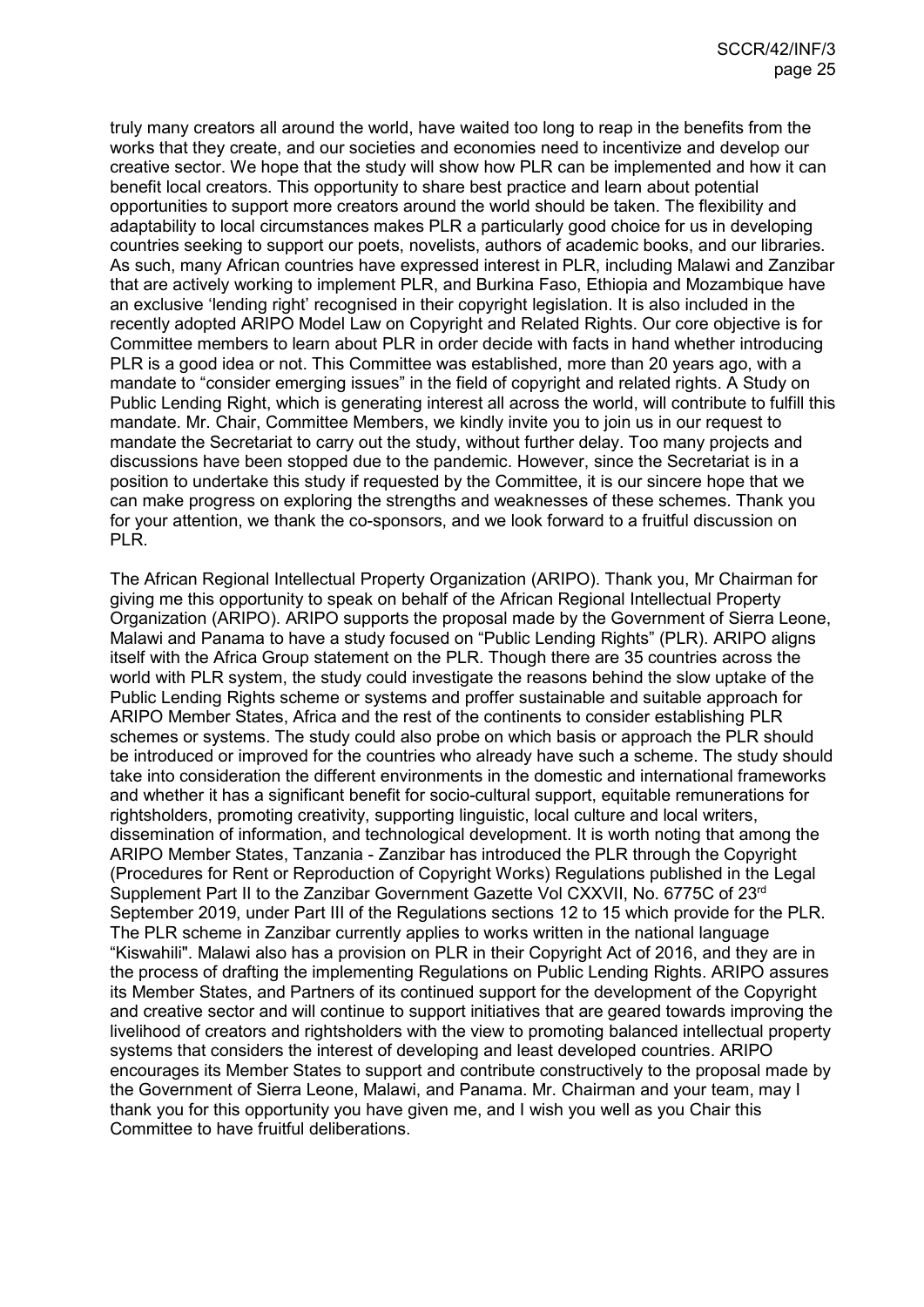The European Writers' Council. The EWC thanks WIPO for the opportunity to submit a statement [related to the pending proposal prepared by the Republics of Sierra Leone, Panama,](https://www.wipo.int/edocs/mdocs/copyright/en/sccr_40/sccr_40_3_rev_2.pdf)  [and Malawi](https://www.wipo.int/edocs/mdocs/copyright/en/sccr_40/sccr_40_3_rev_2.pdf) and would like to respond to the Chair's invitation to make general comments and give input on possible next steps. We also refer to [our submission](https://europeanwriterscouncil.eu/ewc-sccr41-plrstudy/) to the proposal, contributed at the SCCR/41-meeting, available [here](https://www.wipo.int/edocs/mdocs/copyright/en/sccr_41/sccr_41_inf_3.pdf) (Statement 57). The European Writers' Council continues to fully support this proposal for a WIPO planned PLR study. The EWC represents 160,000 authors in the book and text sector from forty-six writers' and translators' organisations in thirty EU, EEA and non-EU countries including Belarus, Iceland, Montenegro, Norway, Switzerland, UK, and Turkey. The EWC is a member of the [PLR International](https://plrinternational.com/) Steering Committee. PLR implements the principle that 'every use must be remunerated' which is based on the Universal Declaration of Human Rights and by which writers and translators are entitled to receive remuneration from every use of their work. With this in background, we note as follows: PLR is the backbone of sustainable resources of education, knowledge, and culture. The EWC supports the core aims of the proposal, "… a WIPO-sponsored study to provide a more detailed information on the different ways in which PLR can be introduced, on limitations and solutions, and how we can access the support and capacity building (…) This study will answer the question of how are countries to identify which PLR approach is most appropriate to their needs?" The EWC also endorses the points I-VII mentioned for examination in the proposal SSCR/40/3/Rev.2. As authors we are aware of the benefits of PLR for society, for the book sector, for securing innovation, knowledge, and also for cross-border cultural exchange; we would like to see this information available to interested countries as well. We encourage WIPO and its member states to proceed with the proposal swiftly and positively, and to initiate a WIPO conducted study to present a solid and wide-ranging report as a "handout" to support those nations that want to secure the state's educational mandate with an equitable and sustainable method in the interest of authors, society, innovation, and the preservation of future knowledge. The study should not lead to a legal instrument of any form. It should focus on PLR for printed works in public libraries. As next steps, we submit the following proposals for your reflection and consideration: 1) Launching in-depth consultations with participation of all sector representatives including all parties involved in the book sector (authors, translators, visual artists, publishers, trade), the public library sector, collective management organisations and relevant governmental entities, with the specific look on PLR. Not only written and interviewbased surveys are useful, but also OMCs and expert groups that meet regularly over a certain period. This will reflect the diversity of experiences and take into account the different regional conditions. 2) A comparative facts and figures collection will be a particular challenge; if necessary, a preliminary consultation with international PLR experts may be considered. 3) The results can be presented in the framework of an information session; regional seminars can of course also be considered at the request of interested countries. We are convinced that important decisions can only be made on the basis of balanced information and unbiased communication. We are equally convinced that PLR actively contributes to a dynamic book culture, which is the basis for the promotion of reading, for the dissemination of knowledge, and the essence against disinformation.

The Authors Guild. The Authors Guild would like to thank the delegation from Sierra Leonne for its proposal for a study on the public lending right. We support the proposed study. It would be extremely helpful for countries that do not have PLR – including the United States – to see the many different ways PLR is implemented in other countries, as well as for those countries that already have PLR systems, to help evaluate whether any changes might be made to their systems. PLR provides crucial compensation to authors when their books are used. But it is misunderstood by many, especially in the United States, in part because it is called a public lending "right." U.S. copyright law expressly excludes the lending right for literary material, and some incorrectly assume that PLR requires adopting a new right in copyright law or limiting the exhaustion exception, although neither are the case. Many also assume that libraries will have to pay these fees from their budgets – which is rarely the case. Rather, in most counties with PLR, it is the federal government that pays authors a small fee when libraries lend their books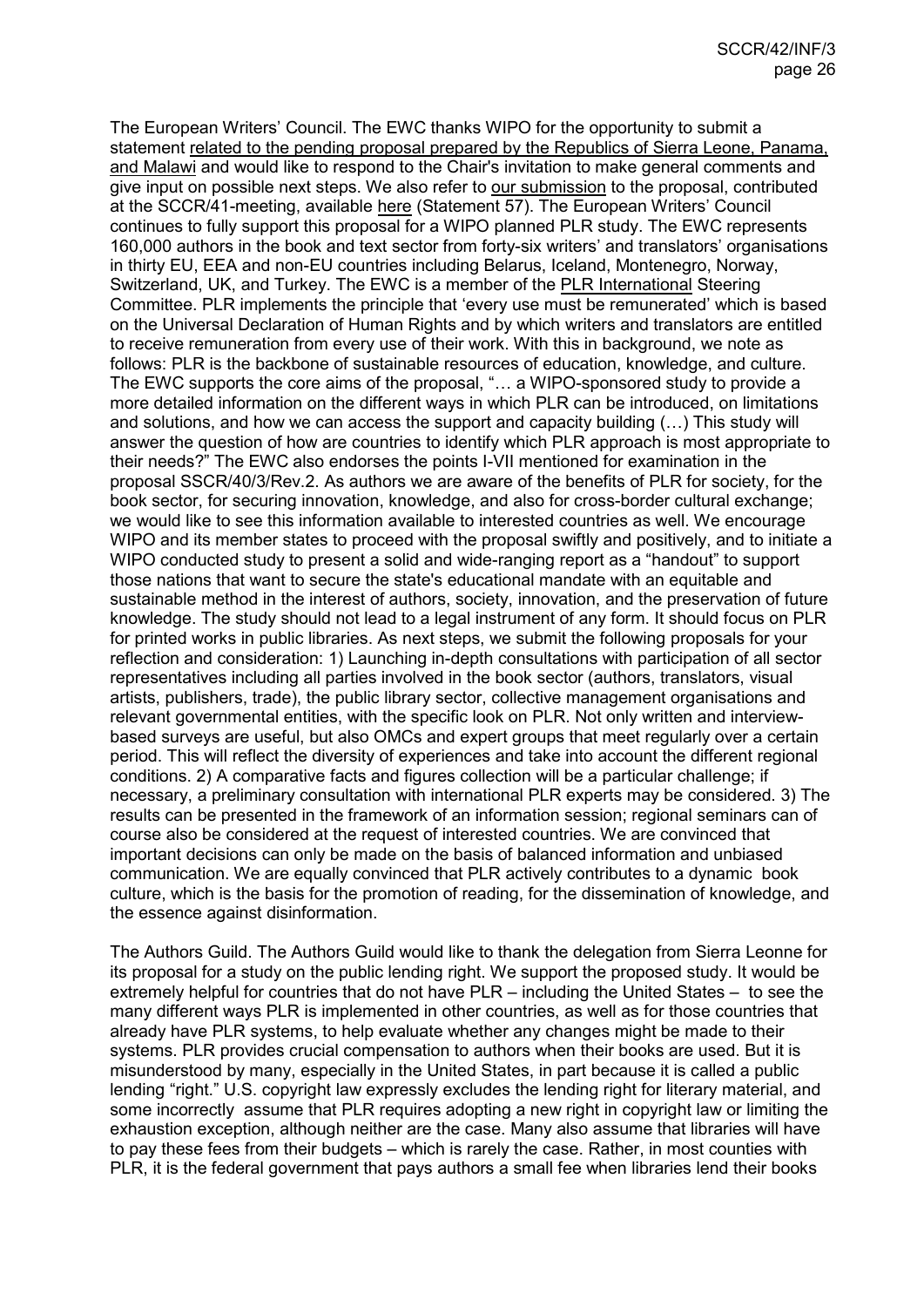out. The Authors Guild has been speaking to US government and elected officials for several years now about PLR as a type of small, but essential subsidy to help authors remain in the writing profession.The study proposed by Sierra Leone would greatly assist us and all member countries to understand and analyze the different ways that PLR works, including its costs, and the compensation it provides authors and publishers (where applicable) for the use of their works.

The International Federation of Library Associations and Institutions (IFLA). We have heard a lot over the last few days about the crucial question of how to ensure the fair remuneration of authors, in particular in ways that support diversity in creativity. The question is one that matters for libraries, which are focused on providing locally relevant content, and which are so often crying out for a greater range of works from local and new voices, not just a few international players. In short, the question is important enough to ensure that we do the job well. Key to this will be to ensure we don't fall into the assumptions that still appear to be present in this proposal. Firstly, we should not automatically assume that public lending right in itself is a good thing. Of course authors will be happy to receive money, but there are many other ways of doing this, which may not carry the same risk of harm to libraries. Secondly, we should also not approach the question in a way that fails to evaluate other topics. For governments with scarce resources, it doesn't matter so much if PLR is good, but rather if there are not better ways of achieving the same goals through looking at a complete buffet of options, including the terms of writers' own contracts with publishers. Finally, we would suggest that any such study should then cover the possibility for libraries to benefit from the possibility to acquire and lend eBooks freely. Thank you.

The International Authors Forum (IAF). IAF strongly supports the 'Proposal for a Study Focused on Public Lending Right in the Agenda and Future Work of the Standing Committee on Copyright and Related Rights of the World Intellectual Property Organization (WIPO)' put forward by Sierra Leone, Panama and Malawi. IAF wholeheartedly supports any effort to increase understanding of measures such as Public Lending Right (PLR), which fairly rewards authors and ensures they can keep creating, while helping to maintain indigenous arts, literature, language and culture. PLR is a positive mechanism that provides recognition for authors for the loans of their books from libraries. The scheme is greatly valuable to authors both as a connection to ongoing readers and enhancing literacy, as well as providing the seed of the authors' next creation. It can be a valuable way for governments to support authors writing in local languages and is a means to reward authors for the contribution they make to a vital public good; the availability of culture in public libraries. PLR can also be a valuable way for governments to protect authors' writing in local languages. It's a recognition of creators' contributions to culture and also supports the role of education, helps maintain psychological health and protects a country's cultural heritage by preserving literature and language. PLR makes it possible to ensure that public libraries ensure access to culture for all while ensuring the principle of payment for use to creators, to ensure the sustainability of culture. IAF hosted an event "Creating a living; how PLR helps". At this event a range of speakers, being authors, authors' representatives and PLR experts discussed the positive impact it had on the ability of authors to make a living from their work. PLR experts at this event also detailed some of the technical challenges that PLR systems had faced and how these had been successfully overcome to the benefit of authors and users. This discussion can be watched online and is important for considering the view of authors and experts on this subject. IAF supports the development of centrally funded PLR schemes that are to the benefit of authors – writers and visual artists alike – readers and libraries, and hopes the committee can look to support international cooperation to this end. Government support for libraries remains as vital as ever, and goes hand in hand with PLR, and PLR encourages the surge of industry support for cultural goods from local creators in indigenous languages. IAF believes that there is a unique opportunity for information sharing here. As this is a measure that is not common to all of the countries represented at the WIPO SCCR it would be good to have opportunities for information